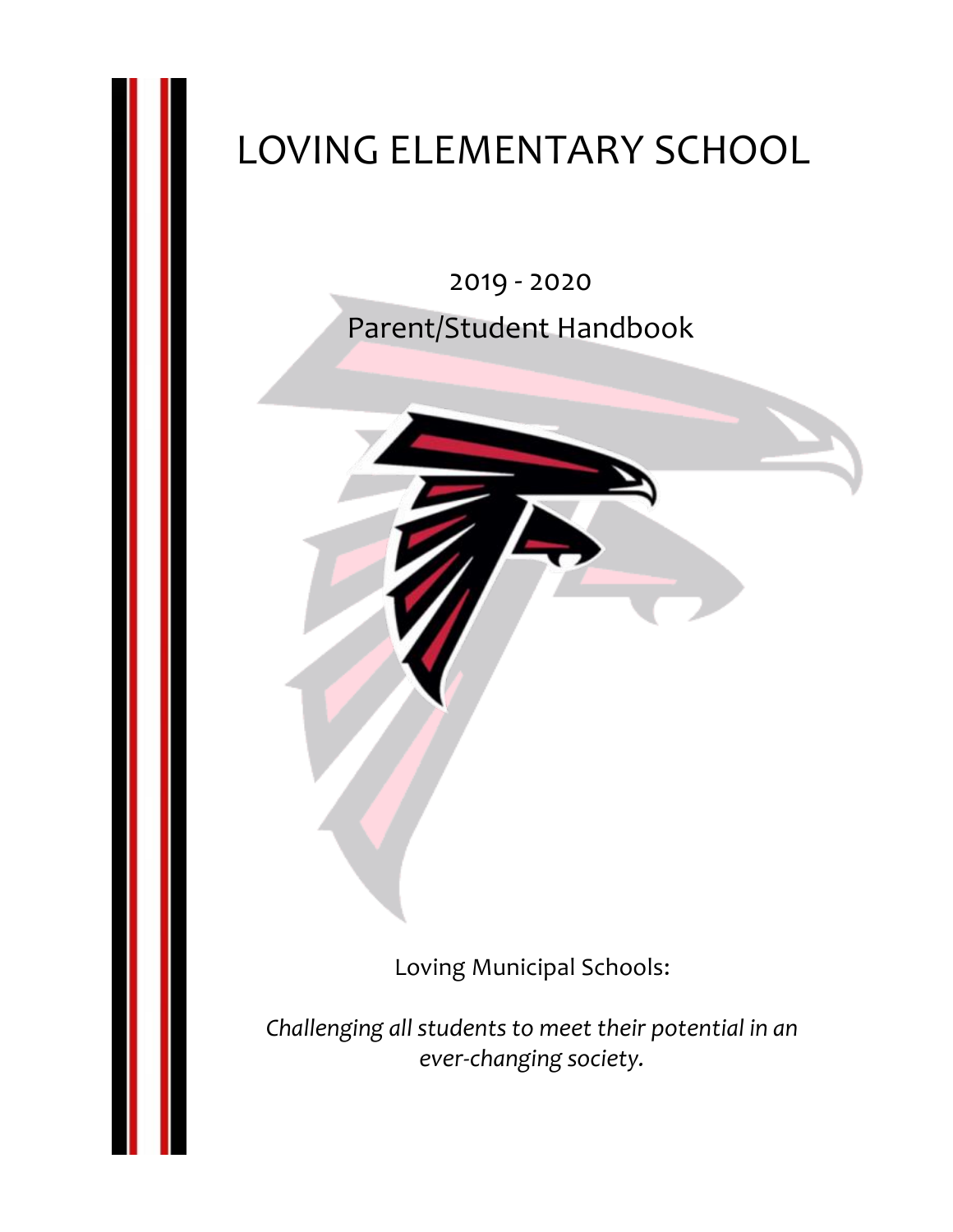Dear Loving Elementary Families,

As principal of Loving Elementary School, it is my pleasure to welcome everyone back for another great school year. We are all excited to have students back in our classrooms and hallways filling them with energy and enthusiasm for learning. At Loving Elementary, we have great teachers who spend hours planning and creating classroom activities to engage our students in learning. Our teachers utilize research –based best practices and analyze academic data to determine current skill levels and to set goals for growth and improvement.

We will be continuing with many of our wonderful programs this year and adding some great new ones. Our Pre-kindergarten class will continue this year serving our youngest students (4 year olds). We will continue to increase our technology in the building through the use of laptop carts and new touch screen projectors. We will also continue with our Character Counts program and our Student Council.

This year we will be adding some new things as well. We will be implementing PBIS, which stands for Positive Behavior Intervention Supports. This is a way of looking and thinking about discipline and interventions with more of a positive light. We will be rewarding students for god choices and using peers to help with mediation. This program will help support appropriate behaviors and strategies to develop relationships. We will also be adding a program called 5<sup>th</sup> Grade Ambassadors. Students will be chosen from the 5<sup>th</sup> grade each 9 weeks and given leadership opportunities in the school. I will also be creating a Parental Advisory Board. There will be times throughout the year for parents to come in and meet with me to learn more about our school and express any concerns they might have.

I am honored to serve as the principal of Loving Elementary for the second year. It is truly a privilege to be part of such an amazing community where parents, teachers, and students care for each other and strive to build positive relationships that support academic and social growth.

Sincerely,

Katrina Chaffin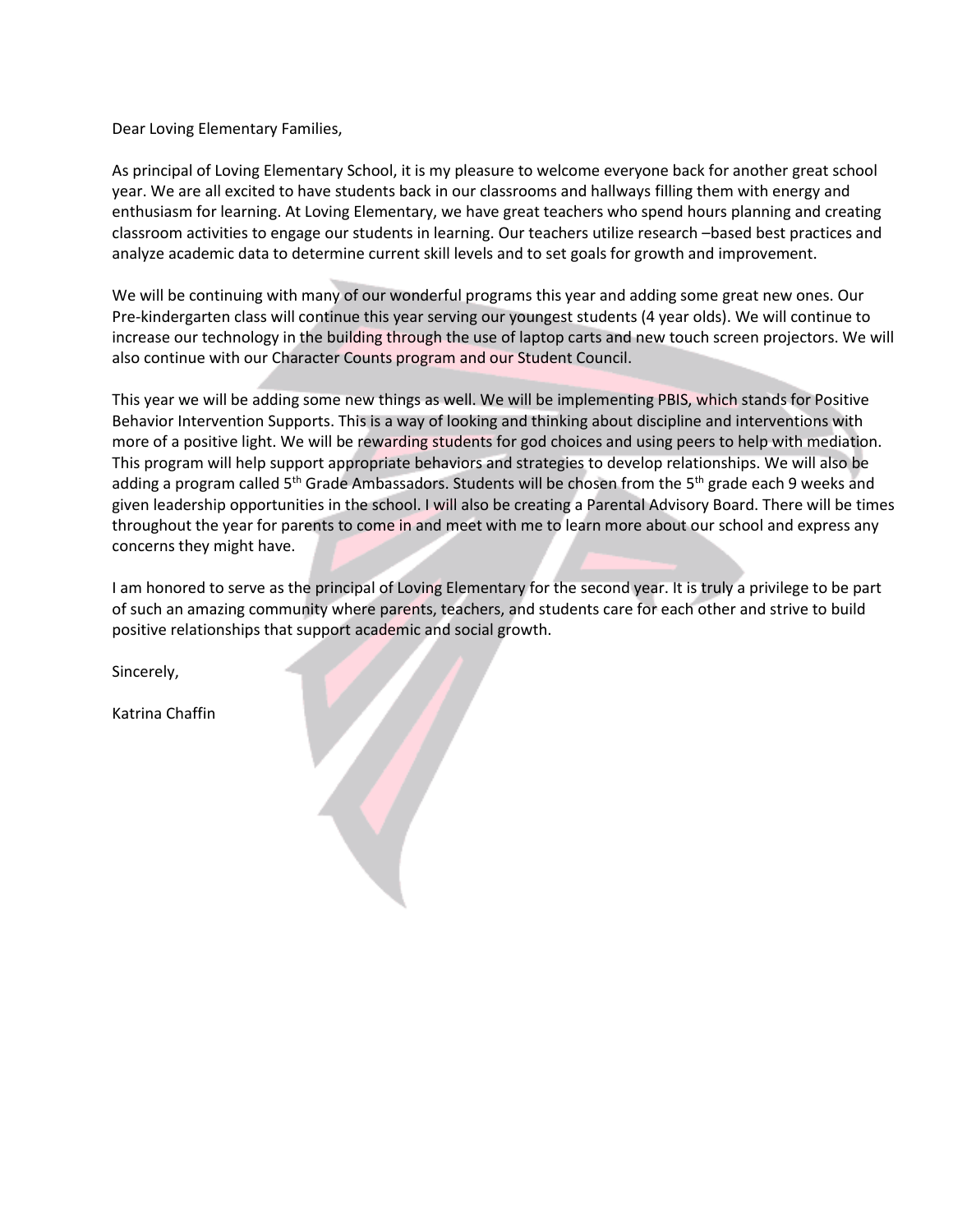#### IMPORTANT PHONE NUMBERS

| Main Office | 745-2071 |
|-------------|----------|
| Fax         | 745-2072 |

## **TABLE OF CONTENTS**

| <b>Contents</b>                              | Page |
|----------------------------------------------|------|
| <b>Attendance Policy</b>                     | 4    |
| <b>Bullying</b>                              | 6    |
| <b>Cell Phones</b>                           | 6    |
| Crisis Intervention                          | 6    |
| Discipline Policy                            | 6    |
| Dress code                                   | 8    |
| Grades                                       | 9    |
| <b>Health/School Nurse</b>                   | 9    |
| Lunches                                      | 10   |
| Parties                                      | 10   |
| Playground Policy                            | 10   |
| Property                                     | 11   |
| <b>Student Check out procedures</b>          | 11   |
| Student Concerns, Complaints, and Grievances | 11   |
| <b>Visitors</b>                              | 12   |
| Volunteers                                   | 13   |
| <b>Wellness Policy</b>                       | 13   |
| <b>Services and Resources</b>                | 13   |
| <b>School Resource Officer</b>               | 15   |
| Appendices                                   | 16   |

# **LOVING MUNICIPAL SCHOOLS**

# MISSION STATEMENT

 Loving Municipal Schools in partnership with our community is committed to ensuring all students reach the highest levels of achievement to become successful citizens.

## VISION STATEMENT

Every student will be equipped with the tools to be successful in an ever changing society.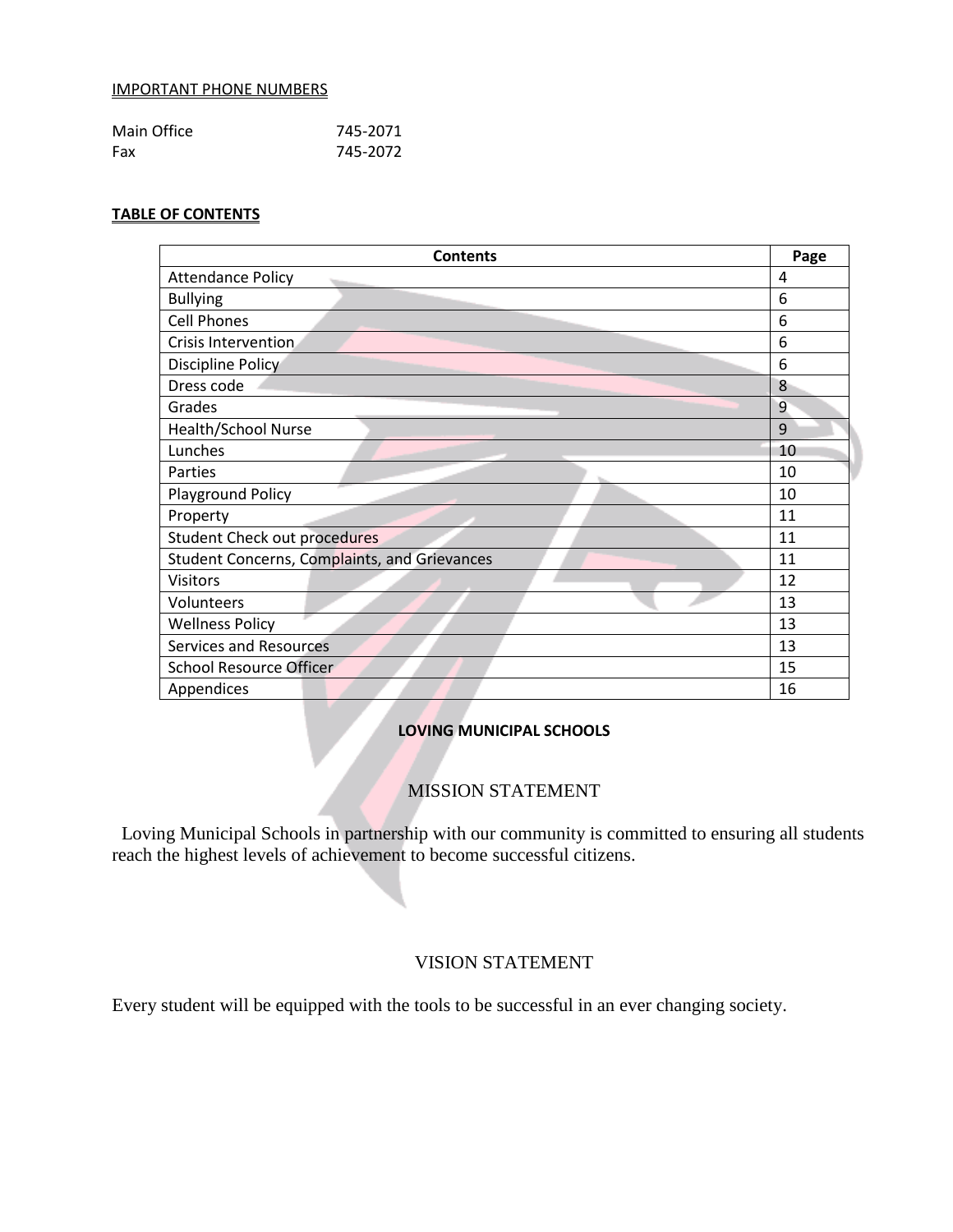## **ATTENDANCE POLICY**

All children between the ages of 5 years (prior to September 1) and less than 18 years old are required by law to attend school. Regular attendance is necessary for school success. The following rules will be followed to ensure compliance with the New Mexico Compulsory Attendance Law (22-12-2, NMSA 1978):

- 1. Any parent/guardian having custody and control of a person subject to the New Mexico Compulsory Attendance Law is responsible for the school attendance of that person.
- 2. Parent(s)/Guardian(s) must notify the school each time a student is absent.
- 3. A doctor's excuse is required after more than three (3) consecutive absences or when here are excessive absences during a semester/year.

## **J-0550 © Compulsory Attendance Ages**

Any parent, guardian or person having custody and control of a person subject to the provisions of the Compulsory School Attendance Law is responsible for the school attendance of that person until that person has reached at least 18 years of age unless the person has graduated or received a general educational development certificate.

The school-age person shall attend school for at least the length of time of the school year that is established in the school district or charter school in which the child is a resident or enrolled and the school district or charter school shall not excuse a student from attending school except as provided in the Compulsory School Attendance Law or for parent-authorized medical reasons.

## **Procedures for Notification**

- $\bullet$  If a student accumulates three (3) unexcused absences, the school will notify the parent(s) using **FORM LETTER I.**
- $\bullet$  If a student accumulates five (5) unexcused absences, the school will notify the parent(s) using **FORM LETTER II.** The parent and student will be requested to appear before the Building Principal to develop an attendance contract. A student with five (5) unexcused absences is a student in need of early intervention.
- $\bullet$  If a student accumulates seven (7) unexcused absences, the school will notify the parent(s) using **FORM LETTER III**. The parent and student will be requested to appear before the Truancy Court Judge of the Loving Municipal Schools.
- If the student accumulates ten (10) unexcused absences, the parent(s) will be notified by certified mail or a hand-delivered letter by school personnel using **FORM LETTER IV**. In addition, the case will be referred to the Juvenile Probation and Parole Office for investigation and potential criminal prosecution.
- If unexcused absences continue after written notice of habitual truancy has been served on the parent, the principal or his/her designee shall report the student to the proper agencies for investigation as to whether the student shall be considered a neglected child or a child in a family in need of service because of habitual truancy and thus subject to the provisions of the Children's Code. The school will complete the "Probable Cause" form which must be attached to the notification to the court.

## **Parent's Failure to Meet**

 If a parent fails to arrange or attend a meeting within 48 hours following written notice that the student has been determined to be a habitual truant, the principal shall provide the Juvenile Probation Office (JPO) with written notification of such failure and shall cooperate with any subsequent determination by the JPO as to whether the parent has knowingly allowed the student to continue to violate the Compulsory Attendance Law of the State of New Mexico.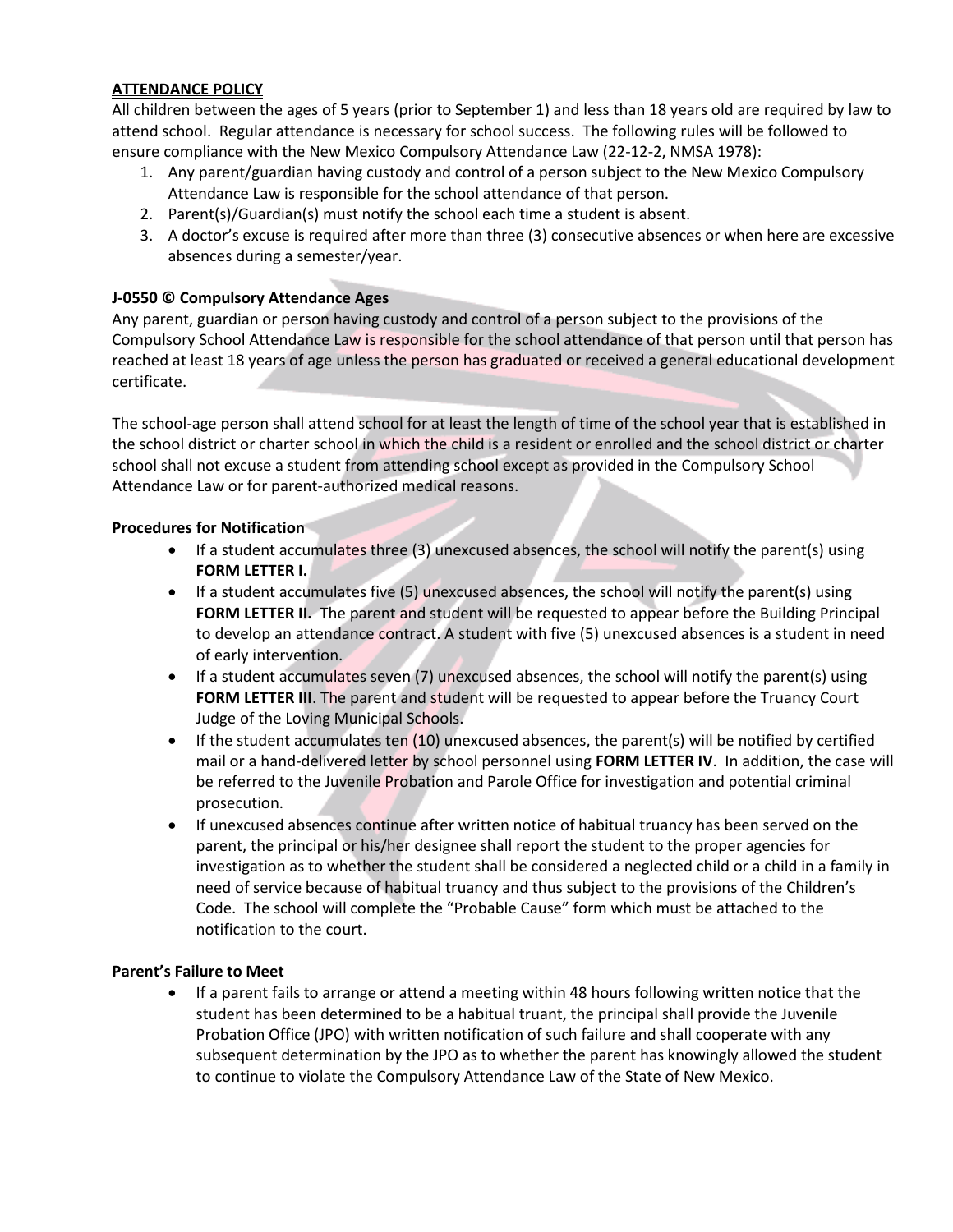If the parent has not complied with correcting the violation of the Compulsory Attendance Law of the State of New Mexico, the principal will contact the Home/School Liaison Officer to file this violation with the Magistrate Court.

## **Distribution of Policy/Acknowledgement of Receipt**

- Each school shall distribute this policy to each student with an "Acknowledgement of Receipt" form to be signed by the parent. The signed form will be returned to the school office within five (5) days.
- If a returned signed acknowledgement is not received by the school, the school shall make a reasonable attempt to contact the parent to determine if the parent received the form.

#### **School Related Absences**

The only absence not included in the absence count as excused or unexcused is "Field Trip" or "School Sponsored Activity" which has been cleared and approved through administration prior to the event.

#### **Medical Absences**

Parents are requested to provide documentation of all medical absences.

#### **Excessive Excused Absences**

If the principal determines that a parent is calling excessively to excuse his/her student's absences as a nonmedical excused absence (**5 or more per semester**), the principal will require that a conference be held and that a contract be signed which states that further student absences could be determined to be unexcused. Excessive student absences shall be monitored for patterns, i.e., every Monday or Thursday.

#### **K-5+ Program**

Any child who will be entering kindergarten through  $5<sup>th</sup>$  grade for the school year may attend this summer program. This program gives children 25 extra days and a head start for the next school year.

#### **Truancy**

Truancy is an absence from school without the knowledge of the parent/guardian. Any student leaving campus without observing proper check out procedures will be classified as "truant."

 Board Policy states that the school official may suspend a student having excessive truancies provided the school has notified the parents of each truancy using the appropriate truancy notice.

#### **Tardy**

Students will report to the office when they arrive late for school or after an absence and obtain a tardy slip to take to their classroom teacher. Parents of students who are tardy six (6) times in a nine (9) week grading period will receive a letter from the office about the tardiness. If tardiness persists, a parent/teacher conference will be required.

#### **Absence Procedure**

Parents are encouraged to call the office at 745-2071 when your child is absent. You may also receive a phone call from the school if your child is absent.

Upon return, students should bring a note from their parent/guardian or doctor. This note must include the student's name, dates of absences, reason for absence and signature of parent/guardian or doctor.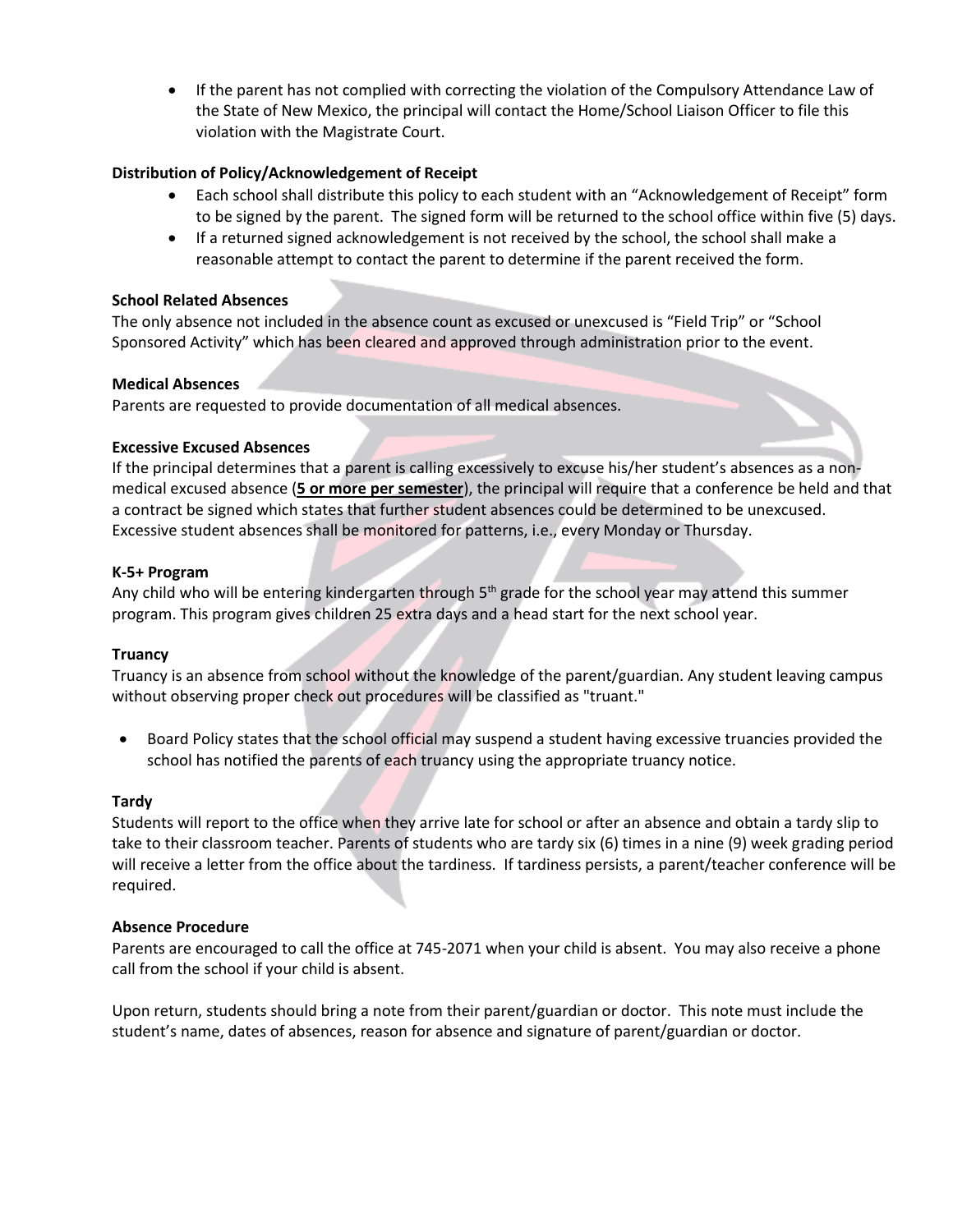## **BULLYING**

Bullying is a serious issue, and will be dealt with according to district policies and procedures. Whether you are a victim of or witness to bullying, reporting is vital. To assist parents and students with reporting, the School Tipline is available for anonymous reporting. Reports can be made directly online at the School Tip-line website or by texting @lmes to 575-915-1310. A case number will be assigned to you to track, reply, or follow up on your tip.

## **Definition of Bullying**

Bullying by another student which means any repeated and pervasive written, verbal or electronic expression, physical act or gesture, or a pattern thereof, that is intended to cause distress upon one or more students in the school, on school grounds, in school vehicles, at a designated bus stop, or at school activities or sanctioned events. Bullying includes, but is not limited to, hazing, harassment, intimidation or menacing acts of a student which may, but need not be based on the student's race, color, sex, ethnicity, national origin, religion, disability, age or sexual orientation.

Please refer to the section Student Concerns, Complaints, and Grievances in this handbook for more information on bullying.

## **CELL PHONES/OFFICE PHONE**

Personal electronic devices absolutely will not be used in the classrooms unless there is special permission given to the teacher. The devices are inclusive to but not limited to: Cell phones, music players, cameras, and video games/system. Cell phone use is permitted before and after school. The school is not held liable for lost or stolen items. If students are found using electronic devices during the school day they will be subject to disciplinary action as listed in the discipline matrix.

Bringing cell phones to school is HIGHLY DISCOURAGED unless there is a special celebration or time when they can be used. Your child's teacher will notify you if there is a special situation for this. The office telephone is available for student use as permitted by the school personnel. Students who bring phones must have the phone powered off and placed in their book bags during the day.

## **Consequences**

- If the electronic device causes disruption, the student will receive 1 verbal warning.
- The second offense will result in the administration taking the phone away with a call to the parent to pick up the device.
- A third offense will bar the student from bringing the phone to school.

# **CRISIS INTERVENTION**

Crisis intervention is the method of reporting any suspicious behavior of a person who might be dangerous or harmful to people or property. Anyone who sees a person acting in a suspicious manner should report that person to the nearest school authority.

## **DISCIPLINE MATRIX: PROGRESSIVE DISCIPLINE**

Loving Elementary School uses a Progressive Discipline Model. Through this model, children are given a discipline matrix which outlines the consequences of certain behaviors. These behaviors will be addressed first in the classroom with the teacher and then will progress up to the principal as needed. A copy of the discipline matrix will be covered with your child here at school but is also attached to the end of this document for you to cover with your child as well.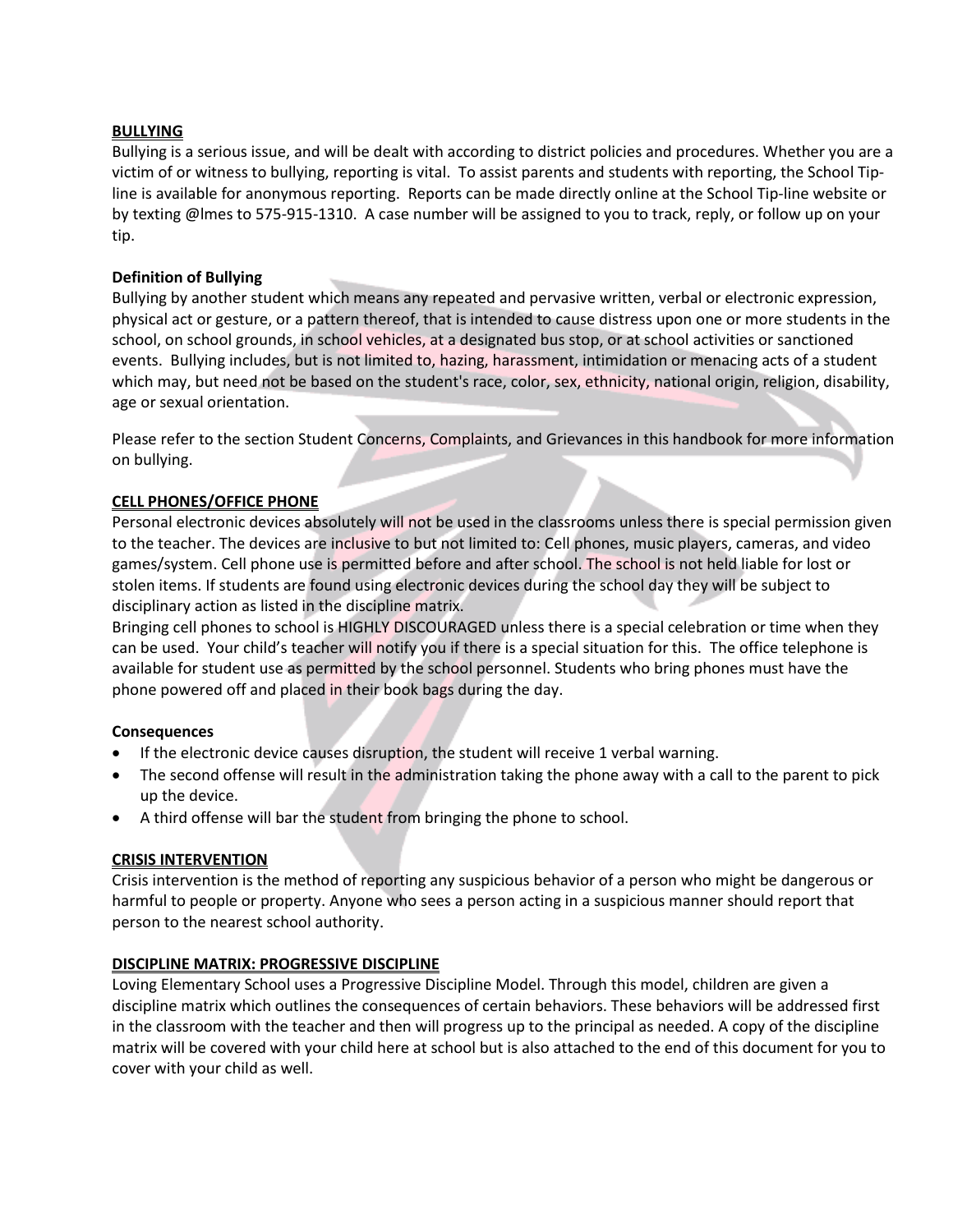## **School-Wide Consequences**

Teachers can establish negative consequences (e.g. loss of recess time, after school detention), but after the teacher has *exhausted classroom measures*, an office referral will be sent with the student to meet with the Principal. The Principal will enforce the *School-Wide Discipline Matrix*.

## **Character Counts**

Loving Elementary School supports and teaches the 6 Pillars of ethical behavior that all students and teachers should display:

- **•** Trustworthiness
- Respect
- Responsibility
- **•** Fairness
- Caring
- Citizenship

*For more information, visit: charactercounts.org*

## **Discipline on Buses**

Student transportation is a privilege, not a right, extended to qualified students. The bus driver has full charge of the students when they are riding the bus and the driver will report students who misbehave to the principal. If the misbehavior continues, the student's bus riding privilege can be revoked.

Please, read the following rules to your children:

- The driver is in full charge of students when they are riding the bus.
- The student must obey the driver **PROMPTLY**.
- Students should never stand in the road while waiting for the school bus.
- Students shall not get on/off the bus or move about within the bus while it is in motion.
- Students must not extend their hands, arms, heads, or bodies through the windows.
- Students must not open or close windows without the permission of the driver.
- **DISTRACTING** conduct will not be permitted. Students may talk in a normal tone of voice, but absolutely **NO FIGHTING, LOUD TALKING, OR FOUL LANGUAGE** will be permitted.
- When approaching a railroad crossing, riders must remain quiet until the bus is safely across the tracks.
- Students must stay out of the driver's seat and must not tamper with the equipment.
- Students should cooperate with the bus driver in keeping the bus clean.
- Students will be **COURTEOUS** and **OBEDIENT** to the driver.

## **STUDENTS SHOULD REMEMBER THAT BEING CARELESS NOT ONLY ENDANGERS THEIR OWN SAFETY BUT ALSO THE SAFETY OF THE OTHER STUDENTS ON THE BUS.**

## **Detention**

School personnel can detain students after school or require them to report early as a corrective measure. Detained children will carry a notification to their parents prior to the detention explaining the reason for detention and the period of time that they are to be retained.

(This applies to bus students as well.)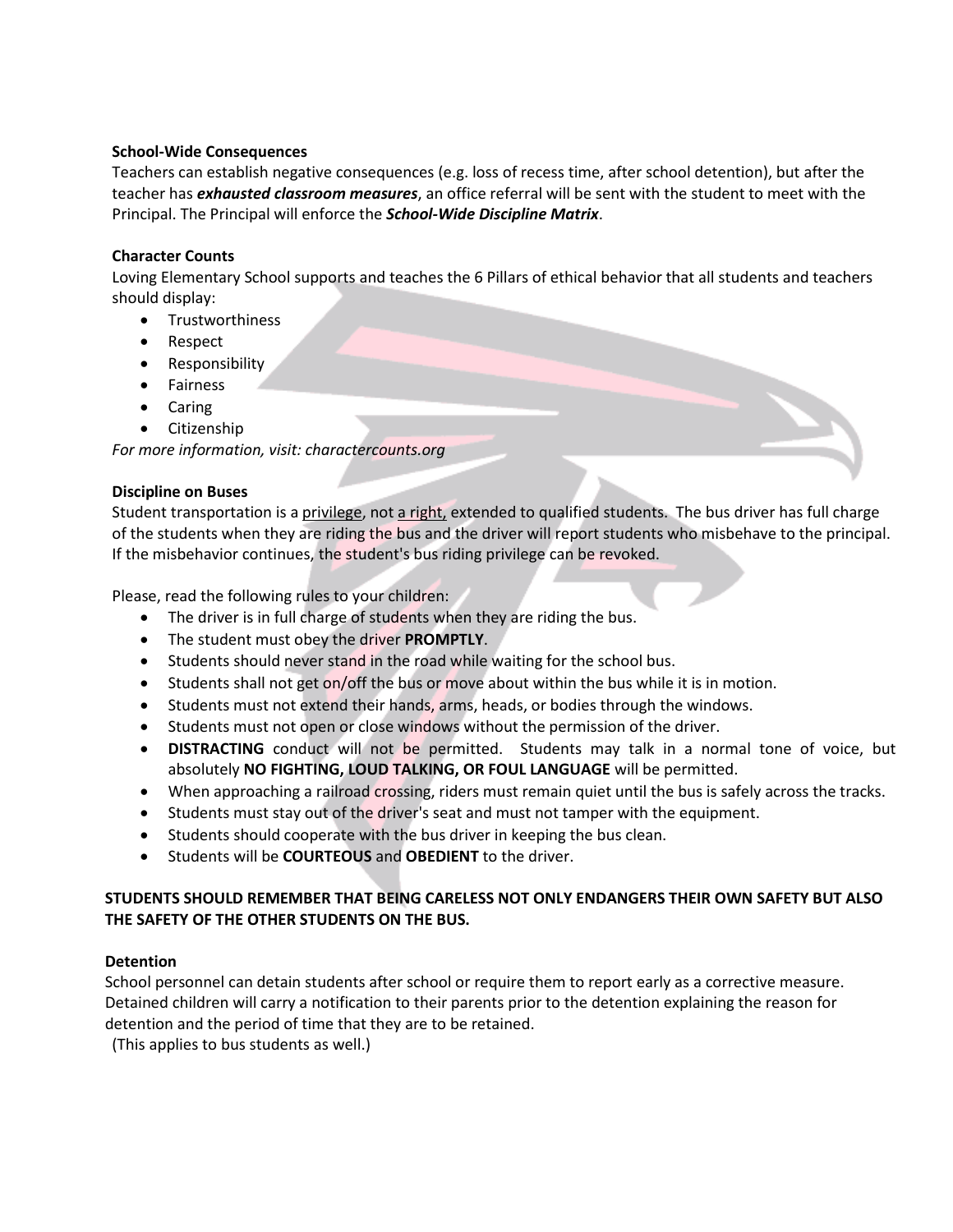- Detention will meet from 3:45 p.m. to 4:15 p.m. Monday-Thursday (NOT Wednesday). Students who are late should not be allowed to stay and will be counted as a *No show to detention*, this will add one additional day of detention.
- Detention will be held in the teacher's classroom unless otherwise notified.
- Students will be given an assignment to work.
- Students who talk will be given one verbal warning. If the talking continues then the student will be required to leave and will receive one additional day of detention.
- Parents MUST come inside to pick up and sign out their child before they will be released.

## **Drugs**

The non-medical use, possession, distribution, delivery or sale of drugs or counterfeit substances on school property is prohibited. These include but are not limited to: all alcoholic beverages, tobacco, all dangerous controlled substances prohibited by law, any prescription or over-the-counter drug, except those for which permission to use in school has been granted pursuant to Board policy, hallucinogenic substances and inhalants. Any student who violates the above may be subject to warning, reprimand, probation, suspension, or expulsion, in addition to other civil and criminal prosecution. **(See School-Wide Discipline Matrix)**

## **Harassment**

Harassment, which can be any speech or action that creates a hostile, intimidating or offensive learning environment will not be tolerated. This also includes sexual harassment, which involves improper physical contact, advances, or remarks.

The minimum consequence of harassment is a conference and the maximum is expulsion. *(Ref. Loving Municipal School Board Policy #J2300)*

## **Weapons**

No student shall carry or possess a weapon, or simulated weapon on school premises. No student shall use, or threaten to use, a weapon or simulated weapon to disrupt any activity of the District. A weapon includes a firearm, knife, destructive device, or a dangerous instrument. A simulated weapon means an instrument displayed or represented as a weapon. If a student brings a weapon to school, he/she will be immediately suspended and then will be sent to the superintendent for a hearing. **(See School-Wide Discipline Matrix)**

## **DRESS CODE**

The dress code for all Loving schools has been developed for two primary reasons. First, we believe it is important to project a positive image to our community and the visitors to our school. Second, we are trying to prepare our students to enter the work force with an understanding of the standards of dress required in society. Students are expected to dress in an appropriate manner at all times. Student dress may not present a health or a safety hazard, violate municipal, county or state law, or present a potential disruption of the education process. The following dress code policy is as follows:

1. The hemline for dresses, shirts, and shorts must be of sufficient length to reach 2" below the fingertips (when walking) or 3" above the knee (when walking) whichever is longer. Skirts cannot have a slit above mid-thigh. 2. Spandex-type material, yoga pants, or leggings are prohibited when worn as outer clothing. An outer garment (shirt, sweater, dress skirt, shorts, etc.) must cover spandex, yoga pants, or leggings, and the outer garment must meet the length requirements of a hemline for dresses, skirts, and shorts as stated above.

3. Pants or jeans that are distressed, torn, or have holes cannot show bare skin or underwear above the knee.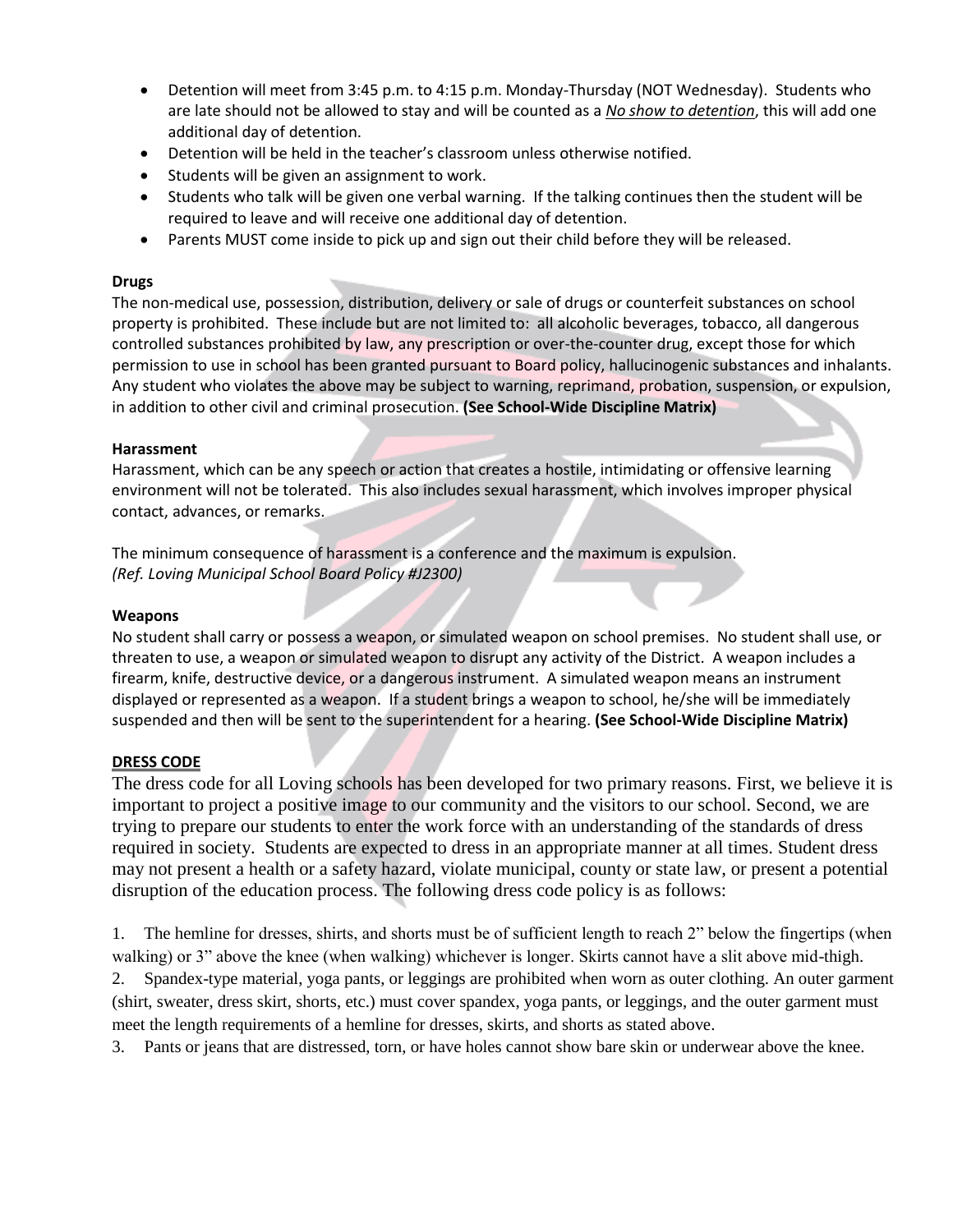4. Shirts or blouses must be one complete piece in the front, back, and sides (i.e. no cut-out, rips or tears.) Seethrough/mesh clothing, even if worn over appropriate clothing.

5. Spaghetti-strap shirts or dresses must have a strap over the shoulder of at least three inches in width.

6. Tank tops or muscle shirts are prohibited.

7. No bras, bralettes, or bra straps may be visible. Showing cleavage is prohibited.

8. Clothing that bares any part of the wearer's midsection, even if covered with or by appropriate clothing is prohibited.

9. Clothing with any logo, writing, symbols, or numbers that reflect violence malicious behavior, offensive language, sexual innuendo, drugs, alcohol, tobacco, or anything otherwise considered being disruptive or gangrelated is prohibited.

10. Excessively baggy/large coats i.e., "gang-related and/or trench/Goth style" are now allowed.

11. Excessively baggy/sagging pants are prohibited. Pants must fit properly at the waist, inseam, and hem. Pants will be worn at the waist and secured with a belt if necessary. The belt end will not hang from the waist. Chains, leather straps, or "wallet chains" cannot hang from the waist. "Excessively baggy" shall be defined as pants being bunched at the waist under a belt, pants with a low-hanging crotch, or pants with the cuff that covers the feet of the wearer or drag on the floor.

12. Non-prescription dark glasses of any kind may not be worn indoors anywhere on the face or head.

13. Clothing that meets the dress code but is excessively revealing and/or excessively tight is also prohibited.

14. Shoes must be worn at all times. House shoes are not permitted. Shoes with heals higher than 3" are not allowed for safety reasons.

15. Hats or Caps/Head Gear are not to be worn during school hours while on campus except for protection from the sun at administrator designated times, and designated school day field trips and extra-curricular activities, and by staff members who work outdoors. If students must wear protective headgear in the shop area, it must be within the shop area only. Hats and caps should be kept in lockers during school hours, with the exception of lunch time.

16. Body tattoos may not be exposed to public view.

17. Body piercings (except for two earrings per ear) may not be worn. (Ref. Loving Municipal School Board Policy #349)

18. No student on school property or at any school activity shall wear, possess, use, distribute, display, or sell any clothing, jewelry, emblem, badge, symbol, sign, or other items that are perceived as evidence of membership in or affiliation with a gang.

Administration reserves the right to make all final decisions and/or judgments pertaining to the dress policy. If an administrator determines that a student's dress violates the school dress code, the student shall be given an opportunity to correct the problem at school. If not corrected, the student's parent/guardians will be notified. Consequences for dress code violations are outlined in the discipline matrix.

 Length of hair is optional, but it must be kept clean and groomed. Hair color must not be distracting to peers.

Students may be advised to change dress or appearance before returning the next day, or in extreme cases, may be sent home immediately for correction, or may be suspended temporarily pending a conference with the parents. *(Ref. Loving Municipal School Board Policy #J2361 and #J2362)*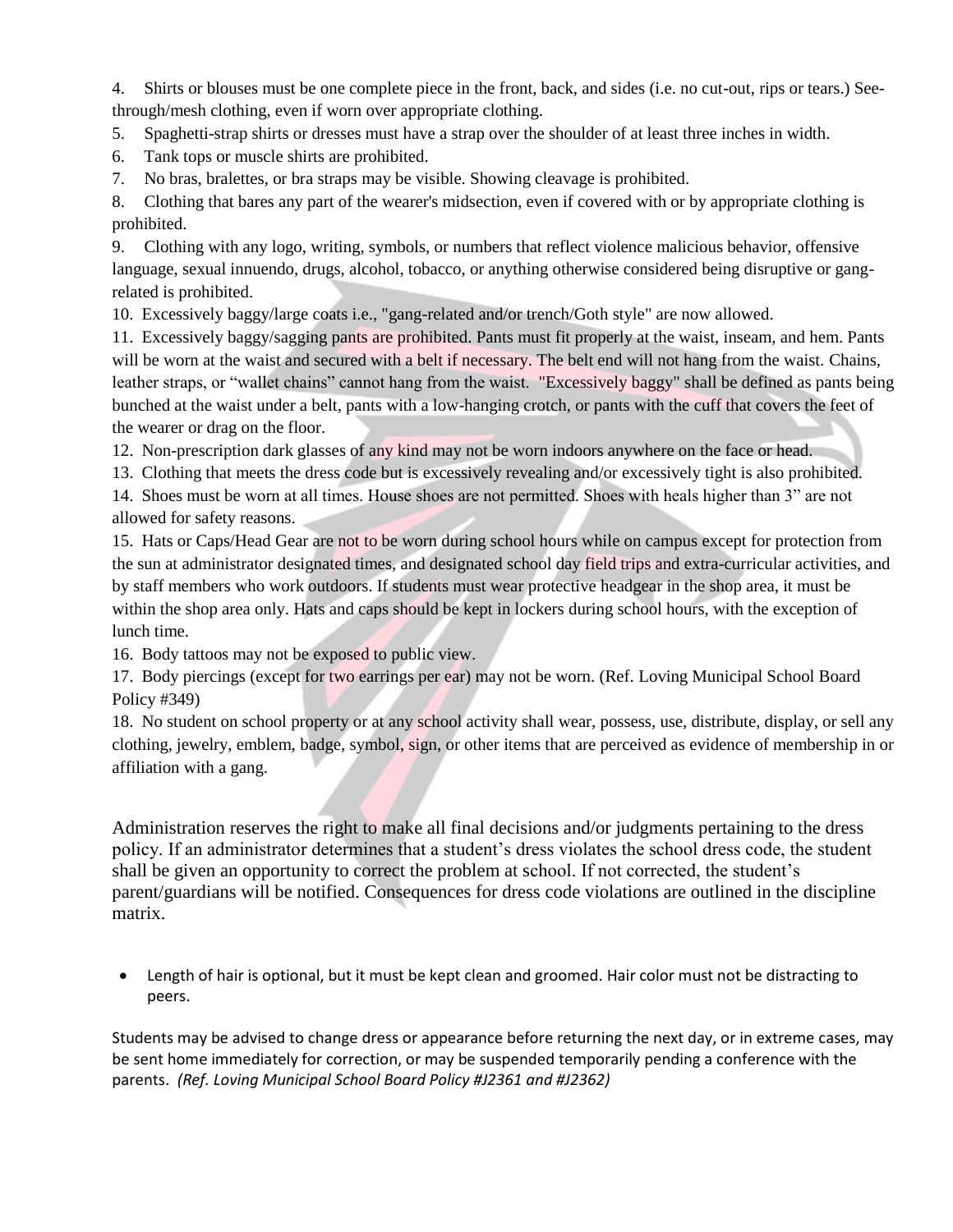# **GRADES**

## **Parent-Vue**

This is a program that can be accessed via the internet and gives direct access to your child's grades in each of his/her classes. *Parent-Vue* can be accessed a[t www.lovingschools.com.](http://www.lovingschools.com/) All parents who desire on line access, must complete the on line enrollment form located on the district website.

# **Grading System**

| <b>Rubric Grading Scale</b> | Key                    |                                                               |
|-----------------------------|------------------------|---------------------------------------------------------------|
| 4                           | I know it well enough  | Report Cards will be sent home at the end of each quarter and |
|                             | to teach somebody      | progress reports will be distributed bi-quarterly.            |
|                             | else how to do it.     |                                                               |
| 3                           | I know it just the way |                                                               |
|                             | my teacher taught it.  |                                                               |
| 2                           | I know some of the     |                                                               |
|                             | simpler stuff, but I   |                                                               |
|                             | can't do the harder    |                                                               |
|                             | parts.                 |                                                               |
| 1                           | With some help, I can  |                                                               |
|                             | do it.                 |                                                               |
| $\mathbf{0}$                | Even with some help,   |                                                               |
|                             | I can't do it.         |                                                               |
|                             |                        |                                                               |

# **HEALTH/SCHOOL NURSE**

## **Immunizations**

All students enrolled in the Loving Municipal Schools shall show evidence of compliance in accordance with the immunizations rules and regulations of the New Mexico Public Health Division. Personnel in the Loving Municipal Schools shall follow regulations of the *Procedural Manual for Enforcement of School Immunization Law*, as issued by the New Mexico Public Education Department and the Health and Environment Department, Health Services Division.

- The student may be in process of completing the required immunizations when enrolling, which is considered being in compliance.
- Parents who wish to file "Exemption" need to fill out the proper paper work early and have the approved exemption as proof of compliance with the State of New Mexico. Without this proof they cannot be enrolled.
- Immunizations must be kept current throughout the student's school life.
- Students who fail to meet the requirements of the School Immunization Law will be dis-enrolled.
- Each principal is advised not to complete the enrollment of any student without an immunization record showing commencement, completion, or exemption of required immunizations.

Varicella (Chicken pox): Two doses of Varicella vaccine are required for all students entering kindergarten through  $3^{rd}$  grade. One dose is required for all students entering  $4^{th}$  through  $9^{th}$  grades. Hepatitis A: One dose of Hepatitis A is required by 15 months of age and 2 doses are recommended with at least 6 months in between the 2 doses of vaccines. This requirement is for the students enrolling in Head Start and Pre-School.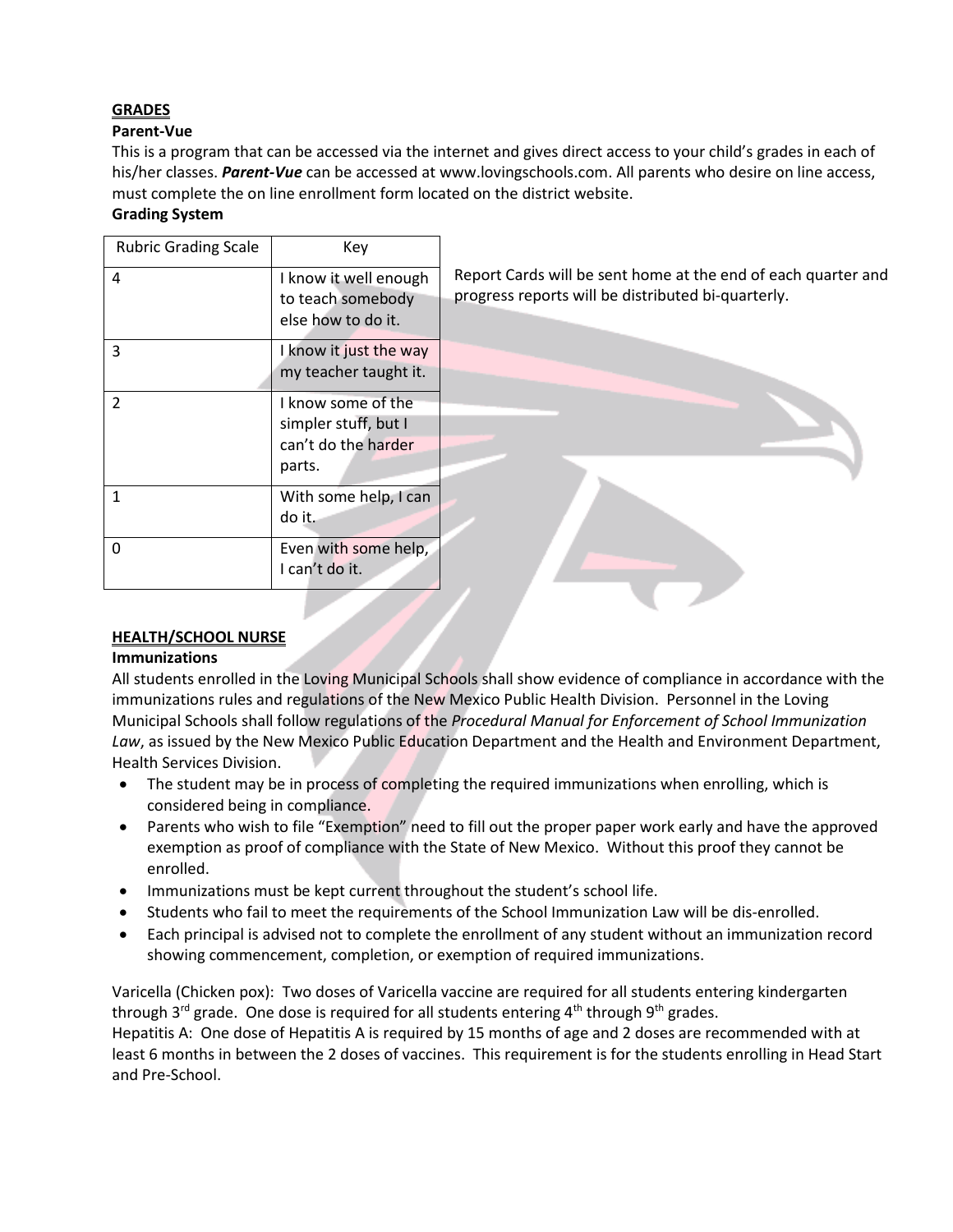#### **Illness/Injuries**

If there are serious health concerns regarding your student, please discuss these with the teacher, school nurse, and/or principal. Any student who has a temperature above 100 degrees will be sent home as soon as possible. All injuries are addressed through the nurse's office; then, depending on the severity, parents and/or emergency services will be contacted. It is very important to keep your phone numbers and emergency contact numbers updated in the office.

## **Medications at school**

Under certain circumstances, when it is necessary for a student to take medication during school hours, the District will cooperate with the student's physician and the parents to try to accommodate this need. The following requirements must be met to ensure safely administration of medication:

- 1. Prescribed Medication(s) The school must have the written Doctor's order stating the name of the medication, the dosage, and the time it is to be given. Appropriate forms are available from the Doctor or the school office.
- 2. Prescribed or Over–The-Counter Medication(s) -The parent must sign the *Medication Consent Form* to allow the school to administer, or the student to self-administer, the medication. Appropriate forms are available from the school office.
- 3. The medication, both prescribed and over-the-counter must come to the school office in the original container with all the warnings and directions intact.
- 4. If your student's doctor recommends that they should carry their medication (ex. Inhaler) with them during the school day that recommendation needs to be noted on the doctor's order.

#### **NIT-FREE Protocol**

It is important to realize that the presence of head lice is no reflection of cleanliness. Lice are spread by close head to head to contact with someone who has head lice or coming in contact with clothing containing lice or live nits. Lice cannot jump, fly or swim, but do spread by climbing rapidly from head to head or say coat to coat. Eggs hatch in 7-10 day and reach maturity in 6-14 days, at which time they are fully capable of reproduction.

Loving Municipal Schools strives to maintain a NIT-FREE environment, which indicates that all nits have been removed from the hair before the student can return to school. In order to prevent an infestation of lice the administration will enforce the following procedures:

- Any student(s) found to have lice will be sent home.
- Classrooms will have full head checks if reasonable suspicion warrants.
- Educational materials will be provided to parents as well as recommended treatment options and regiments to follow at home.
- Any student returning to school must be examined by the nurse to ensure that hair is free of nits before being allowed to return to the classroom.

## **MEALS (BREAKFAST &LUNCH)**

All students receive breakfast and lunch free of charge. Breakfast and lunch are served in the elementary school cafeteria. Adults who want to purchase lunch tickets may do so in the in the school office. School lunch prices are determined on an annual basis by the Loving School Board. Parents or community members will eat after all students have been served. Parents who volunteer to work in the classroom may eat with their child's class. Loving Elementary School students are **NOT PERMITTED** off the school grounds during their lunch period.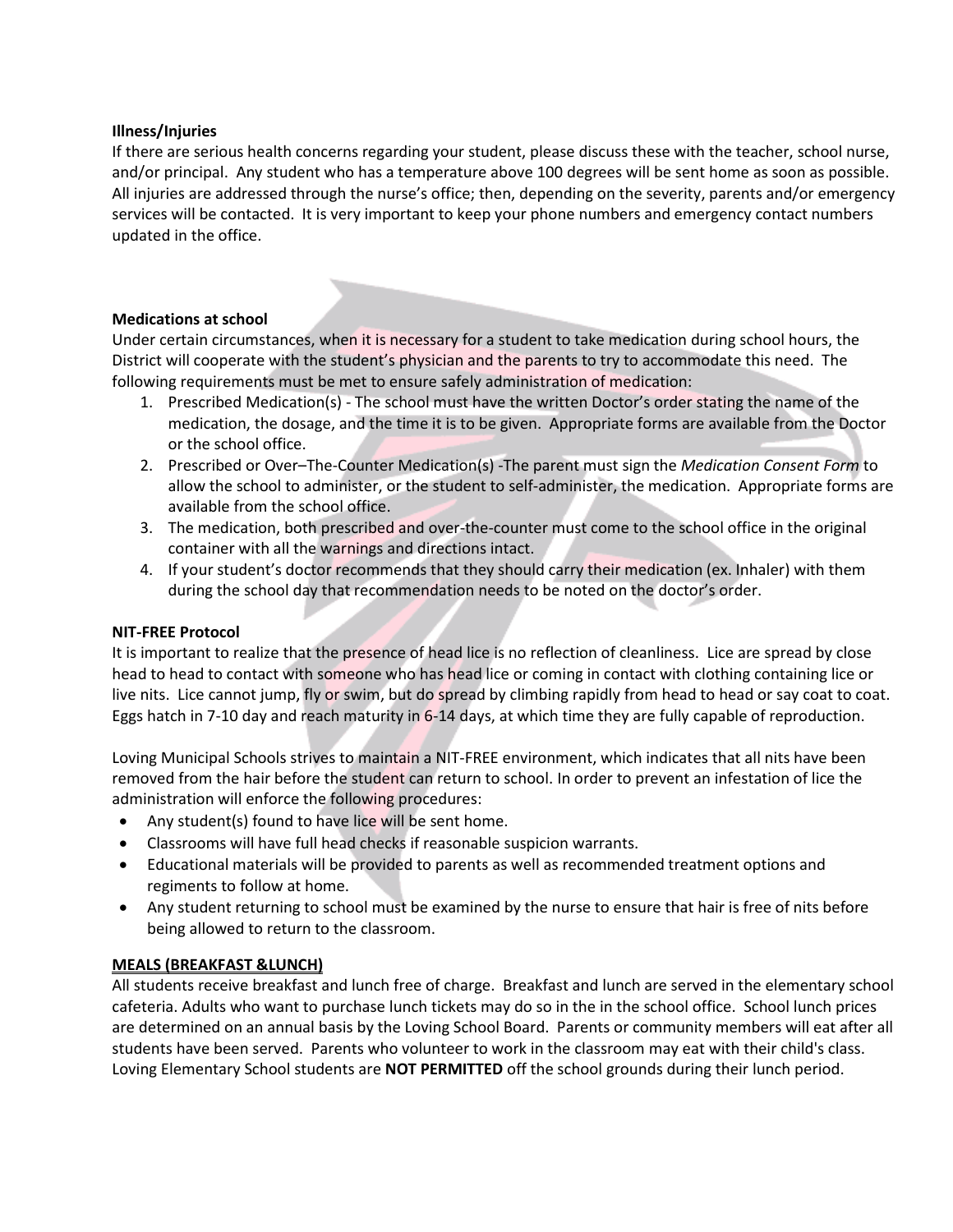## **PARTIES**

Loving Elementary School does not permit parties during the school day without prior approval of the school principal. Celebrations for designated holidays are allowed with the approval of the school principal. The Parents will be notified of any approved school celebrations and events during the school year. All food brought to the school for these celebrations and events must adhere to the food guidelines in the Loving Municipal School's Wellness Policy.

## **PLAYGROUND POLICY**

- Swings No twisting, under dogging, pushing, standing, jumping off, running between the swings, or swinging on the stomach.
- Slides No climbing up the front of the slide or running up the ladder. Legs must be flat and straight down on the slide. No standing up or swinging from the crossbar above the slide. No toys are allowed on the slide.
- No tackling, tripping, or playing rough.
- Do not play with or throw rocks, gravel, or sand.
- Use common sense when playing on any of the equipment. Do not do anything you think could hurt someone.
- P.E. equipment and sports balls are the responsibility of the person who takes them to the playground. Balls are not to be thrown against the walls or at the trees.
- Personal toys are not allowed on the playground.
- Do not bring food or drink on the playground.
- Do not climb trees or pull their limbs down.
- Do not climb the fences.
- Students should go directly from the cafeteria to the elementary school playground.
- Students may not go into the building without a hall pass.
- Students who need to go into the building for any reason must ask permission from the person on duty.
- When the bell rings, students must line up quickly with their classmates. Balls thrown after the bell has rung will be confiscated.

## **PROPERTY DAMAGE-SCHOOL**

The student's family will pay for any vandalism the young person has caused. Students are encouraged to keep school clean and to pick after themselves.

## **PROPERTY-STUDENT**

The school principal or designated representative has the authority to inspect any desk if it is believed that stolen goods or harmful substances may be hidden in them**.** Students are discouraged from bringing radios, music players, cell phones or other valuables to school, because of the possibility of vandalism and theft. **The school is not responsible for any personal property brought to school**.

## **STUDENT CHECKOUT PROCEDURE**

No student will be allowed to leave school property without being checked out. The parent must go into the office, present a photo I.D. and sign out any student who is leaving the building. If the parent designates an authorized person to pick up the student, written permission will be filled out in the office with both the parent/guardian and the authorized person present. The written permission will be kept on file. If school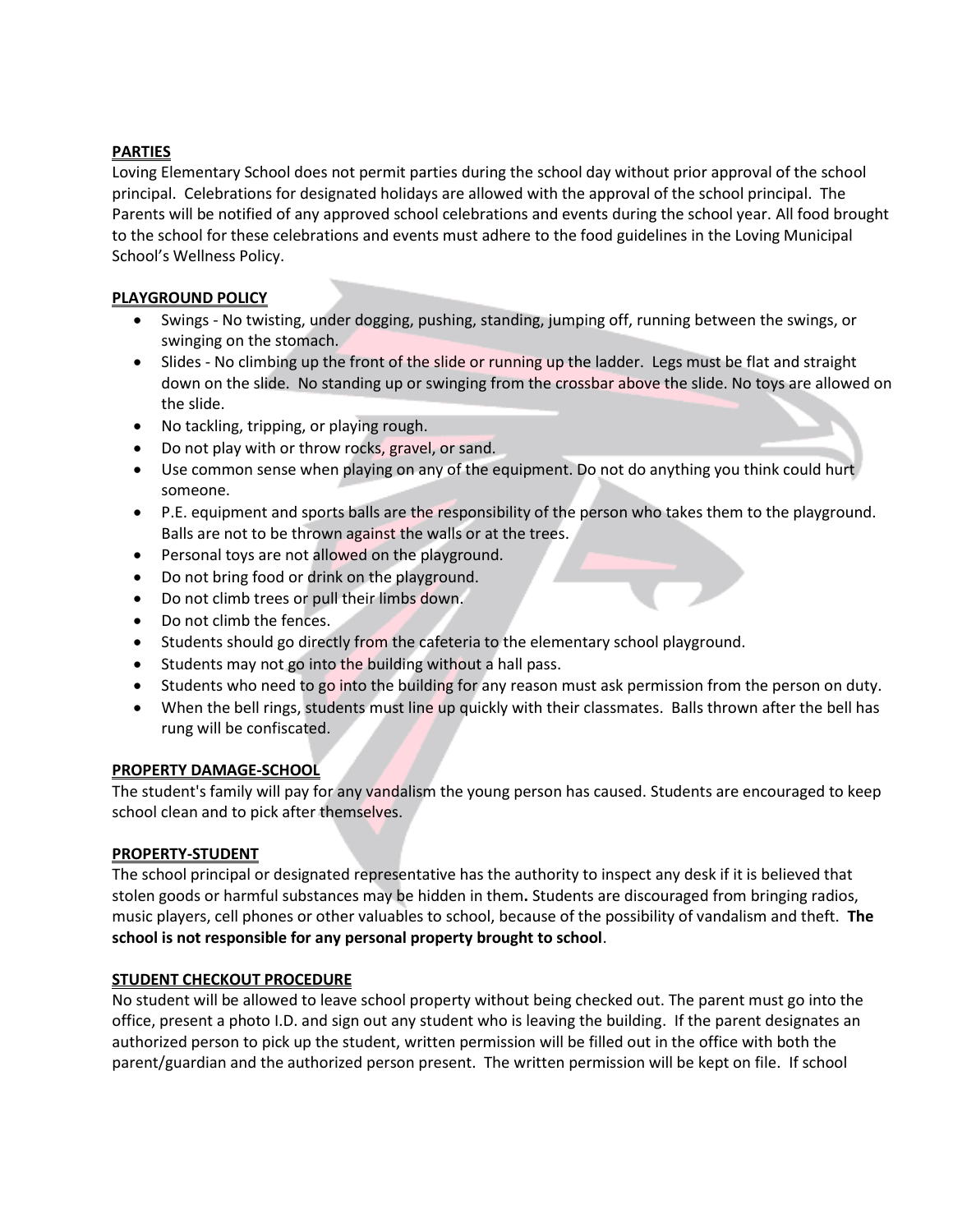personnel are in doubt about an individual's authorization to check out a student, the school will not release the child, and will call the parent or police.

## **STUDENT CONCERNS, COMPLAINTS, AND GRIEVANCES**

Students may present a complaint or grievance regarding one (1) or more of the following:

- Denial of an equal opportunity to participate in any program or activity for which the student qualifies that is not related to the student's individual capabilities.
- Discriminatory treatment on the basis of race, color, religion, sex, age, national origin, or disability.
- Harassment of the student which means knowingly pursuing a pattern of conduct that is intended to annoy, alarm, or terrorize another person.
- Intimidation by another student.
- Bullying by another student which means any repeated and pervasive written, verbal or electronic expression, physical act or gesture, or a pattern thereof, that is intended to cause distress upon one or more students in the school, on school grounds, in school vehicles, at a designated bus stop, or at school activities or sanctioned events. Bullying includes, but is not limited to, hazing, harassment, intimidation or menacing acts of a student which may, but need not be based on the student's race, color, sex, ethnicity, national origin, religion, disability, age or sexual orientation.
- Concern for the student's personal safety.

Provided that:

- The topic is not the subject of disciplinary or other proceedings under other policies and regulations of this District; and
- The procedure shall not apply to any matter for which the method of review is prescribed by law, or the Board is without authority to act.

The guidelines to be followed are:

- The accusation must be made within thirty (30) calendar days of the time the student knew or should have known that there were grounds for the complaint/grievance.
- The complaint/grievance shall be made only to a school administrator or professional staff member.
- The person receiving the complaint will gather information for the complaint form.
- All allegations shall be reported on forms with the necessary particulars as determined by the Superintendent. Forms are available in the school office.
- The person receiving the complaint shall preserve the confidentiality of the subject, disclosing it only to the appropriate school administrator or next higher administrative supervisor or as otherwise required by law.

Any question concerning whether the complaint/grievance falls within this policy shall be determined by the Superintendent.

Students should file complaints on their own behalf. A parent or guardian may initiate the complaint process on behalf of an elementary school student. A parent or guardian who wishes to complain (other than an elementary student's parent) should do so by completing the forms following policy KE on Public Concerns and Complaints.

A complaint/grievance may be withdrawn at any time. Once withdrawn, the process cannot be reopened if the resubmission is longer than thirty (30) calendar days from the date of the occurrence of the alleged incident. False or unproven complaint documentation shall not be maintained.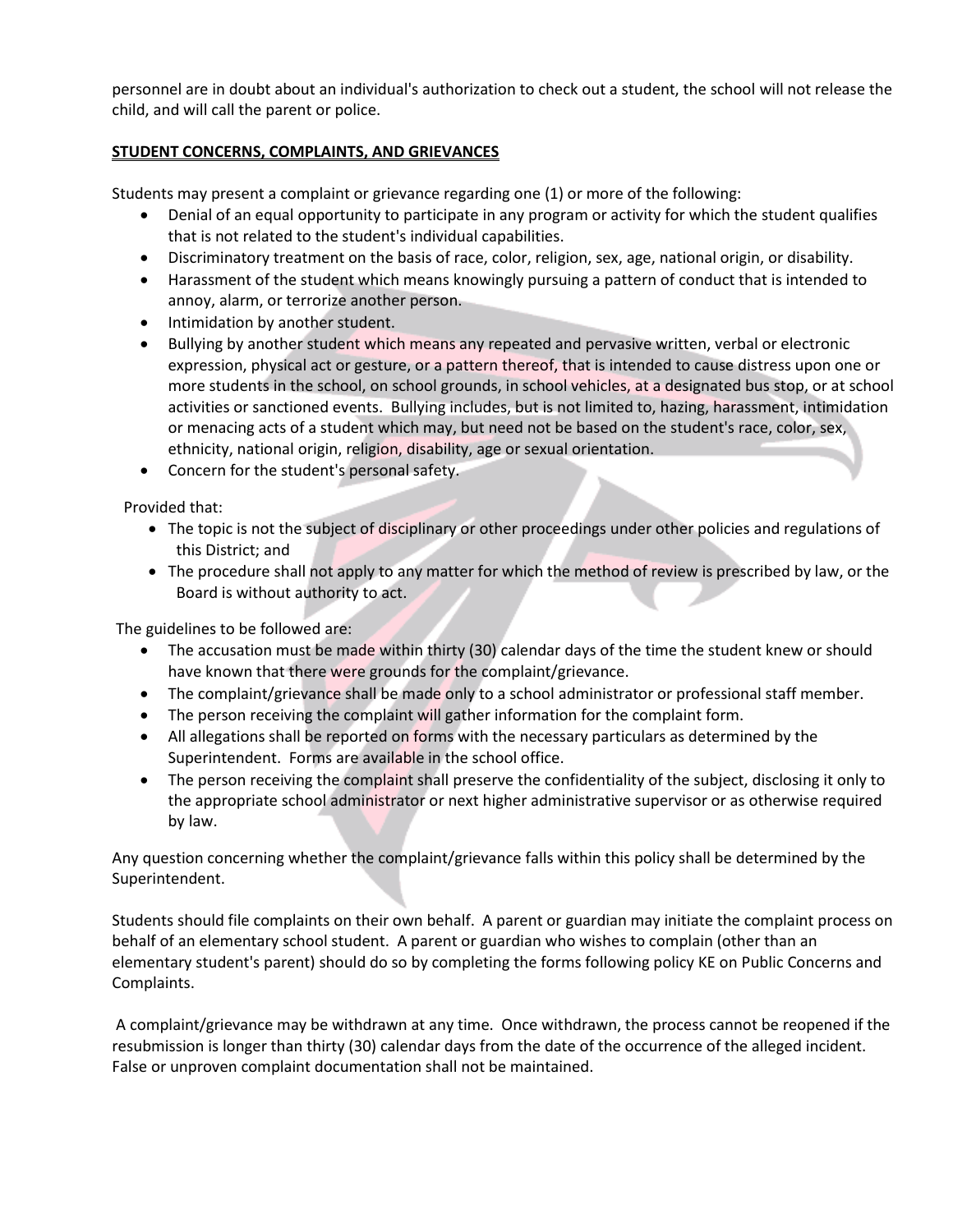Retaliatory or intimidating acts against any student who has made a complaint under this policy and its corresponding regulations, or against a student who has testified, assisted or participated in any manner in an investigation relating to a complaint or grievance, are specifically prohibited and constitute grounds for a separate complaint.

Knowingly submitting a false report under this policy shall subject the student to discipline up to and including suspension or expulsion. Where disciplinary action is necessary pursuant to any part of this policy, relevant District policies shall be followed

#### **VISITORS**

Visitors are **required** to report to the office and sign in upon entering school grounds with a valid photo I.D. Upon signing in, each person will be issued a "Visitor" sticker. An individual who is on school property without the approval of the principal is considered trespassing.

#### **VOLUNTEERS**

Volunteers are very important to the education of our children at Loving Elementary. If you would like to regularly volunteer in your child's classroom, please arrange to meet with the school principal to discuss district policy that govern volunteers in our schools.

#### **WELLNESS POLICY**

In the spring of 2006, the Public Education Department (PED) signed the Wellness Policy Rule. This policy requires local school districts to develop, adapt, implement, monitor, and evaluate local wellness policies.

This rule requires school districts to have policies around the coordinated school health framework including areas related to nutrition and physical activity. In addition, the rule requires local boards of education to establish a district School Health Advisory Council (SHAC). The SHAC shall have the responsibility to make recommendations to the school board, for approval, in the development or revision, implementation and evaluation of the wellness policy consistent with this rule. The SHAC meets for this purpose a minimum of two times annually.

## **STUDENTS SERVICES & RESOURCES**

## **Speech/Language Pathologist**

The speech/language pathologist provides therapy to students whose learning is affected by problems with the way they sound the letters, the way they use language, or with stuttering.

Those students who have difficulty with vocabulary, sentence structure, following directions, or speaking in any language may be candidates for language therapy. The speech/language pathologist does not work with students who have adequate language skills in a language other than English.

#### **Special Education**

Loving Municipal Schools provides special education and related services for students with disabilities according to individualized plans developed by teachers, parents, and other professionals. You may request an evaluation of your child to determine eligibility for special education at any time. We decide whether a student needs special education after completing a comprehensive assessment. Please contact Brandy Cooksey at 745-2079 or your child's principal to receive full information about our special education programs.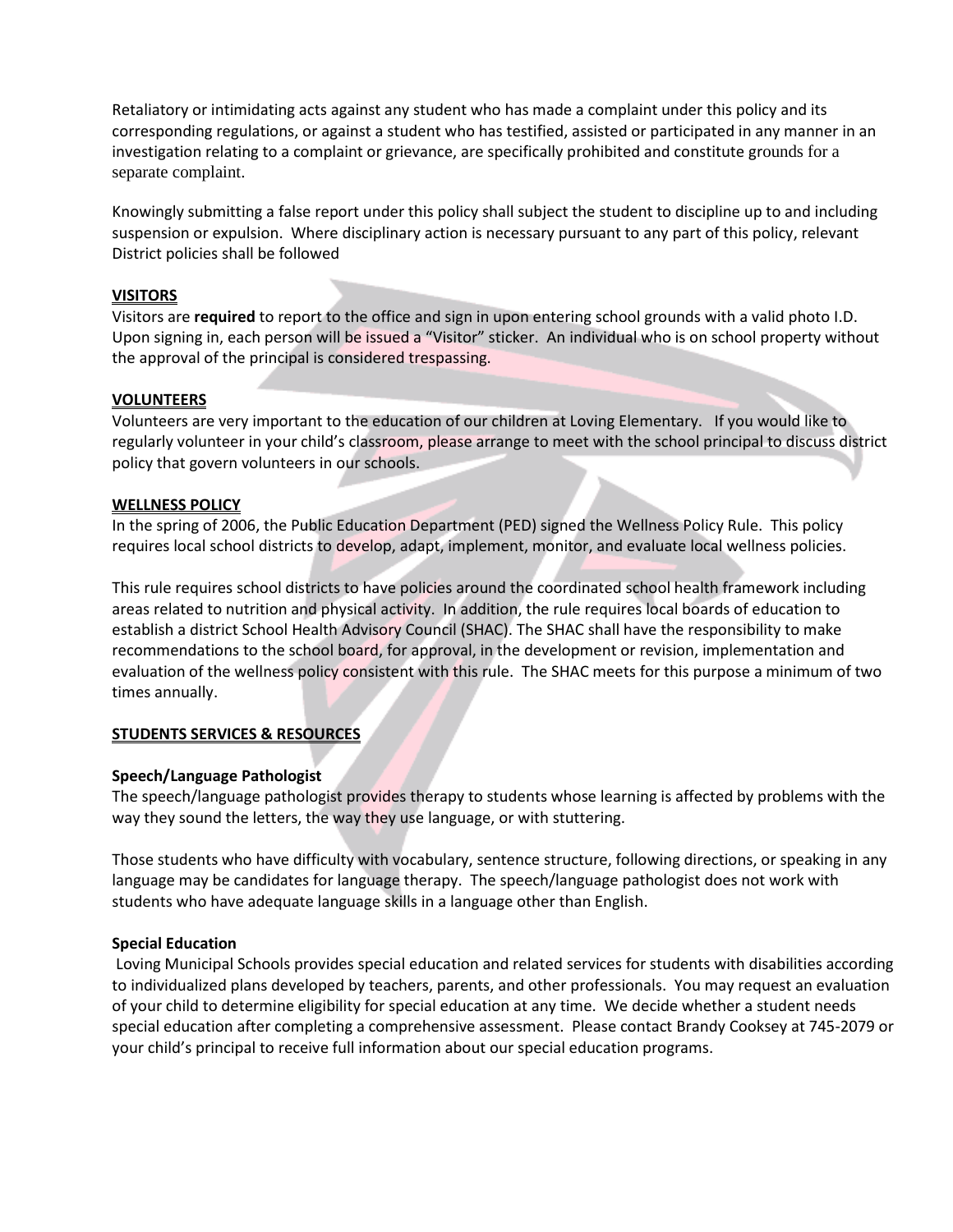#### **Special Needs Program**

The Loving Municipal School provides a comprehensive program to serve children with special needs from birth to age 21. Children from the age of birth through five are identified as having special needs through parent referral, or through Loving Child Find screening clinics that are held several times a year. The Pecos Valley Educational Cooperative employs professionals who are qualified to diagnose and treat learning problems in preschool children. These services can be provided to children in their home or at school.

Research has demonstrated that early intervention is the best, most effective kind of help. Children aged 5 through 21, who have been identified as having disabilities that affect their learning, can be served in a variety of ways. Special education teachers are available for academic assistance. A variety of related services such as audiology, speech/language therapy, occupational and physical therapy, psychological services, and social work are available to support the learning process.

## **Student Assistance Team**

The SAT is made up of several staff members who, after a student has been identified by a teacher as having difficulties with his/her work or behavior, assist the teacher in finding ways to help the student achieve success.

## **Pecos Valley Regional Educational Cooperative**

The Pecos Valley Regional Educational Cooperative #8 (PVREC) is one of 10 regional centers formed by the NM Legislature and the NM Board of Education in 1984. The co-ops were created to supplement established school programs for children with disabilities under the federal special education law.

The FIT program sends therapists and early interventionists into the homes of children with disabilities from birth to age three. It also provides regular relief services to these families.

The DD preschool services include special education and related therapy services for three and four-year-olds in Head Start and center-based programs.

The PVREC coordinates and delivers services, information, support, and resources to the families, children and communities of the four school districts of Loving, Lake Arthur, Hagerman, and Dexter.

The PVREC assists the districts in complying with local, state, and federal requirements and in serving communities. It provides services for children with disabilities from birth to age 21.

## **Physical and Occupational Therapy**

Physical and occupational therapists provide therapy to students whose physical disabilities have been identified in their IEPs. Physical therapists treat limbs below the waist, while occupational therapists treat the upper portion of the body.

## **Social Worker**

The school social workers act as a liaison between children, family, and school when intervention services are needed. They aid in the identification of students' needs, and complete student/family assessments and evaluations. The social worker provides services for students to help remove social, emotional, and behavioral problems that impede school progress. These might include individual and group counseling, crisis intervention services, and providing support and encouragement, by emphasizing personal strength.

#### **Counseling**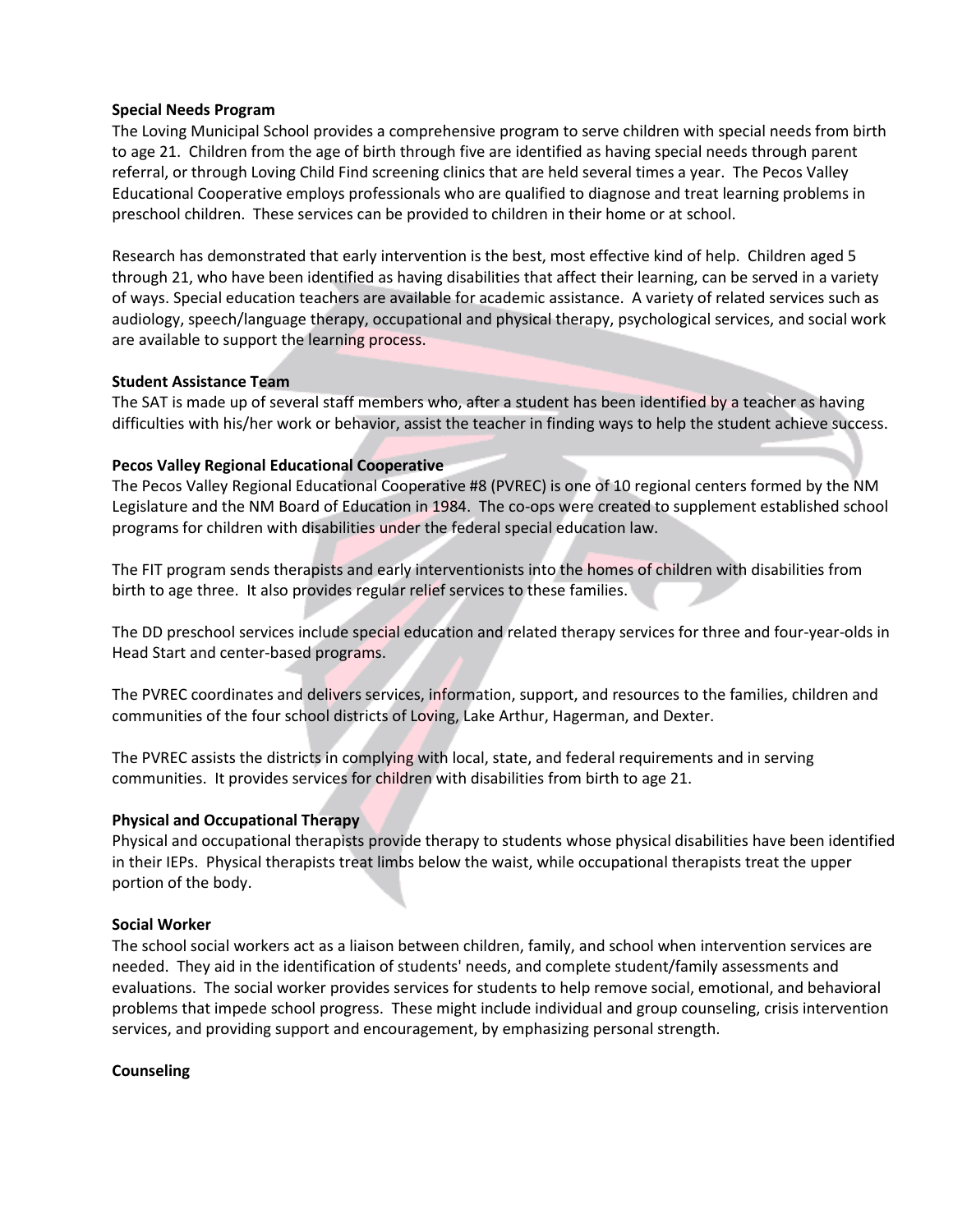A counselor is provided to meet the needs of students, parents, and teachers at our school. The purpose of an elementary school counselor is to help students adjust to their school, peers, teachers, and to address any problems that may be bothering them.

Students can be referred to the school counselor by their teachers, parents, or by asking the counselor themselves if they may set up a time to be counseled.

#### **School Resource Officer**

A School Resource Officer (SRO) is provided by the Eddy County Sheriff's Office to serve the Loving Schools. The SRO acts as a resource for the school community to provide prevention, intervention, and interdiction services within the schools. The SRO is a fully licensed peace officer and is not an employee of the Loving Municipal Schools. Rather, the SRO works in collaboration with district employees and students to provide a safe, supportive school environment. The SRO will be included on any investigations that potentially involve illegal activity that occurs on the school campus, extends to the community from the school, or extends into the school from the community.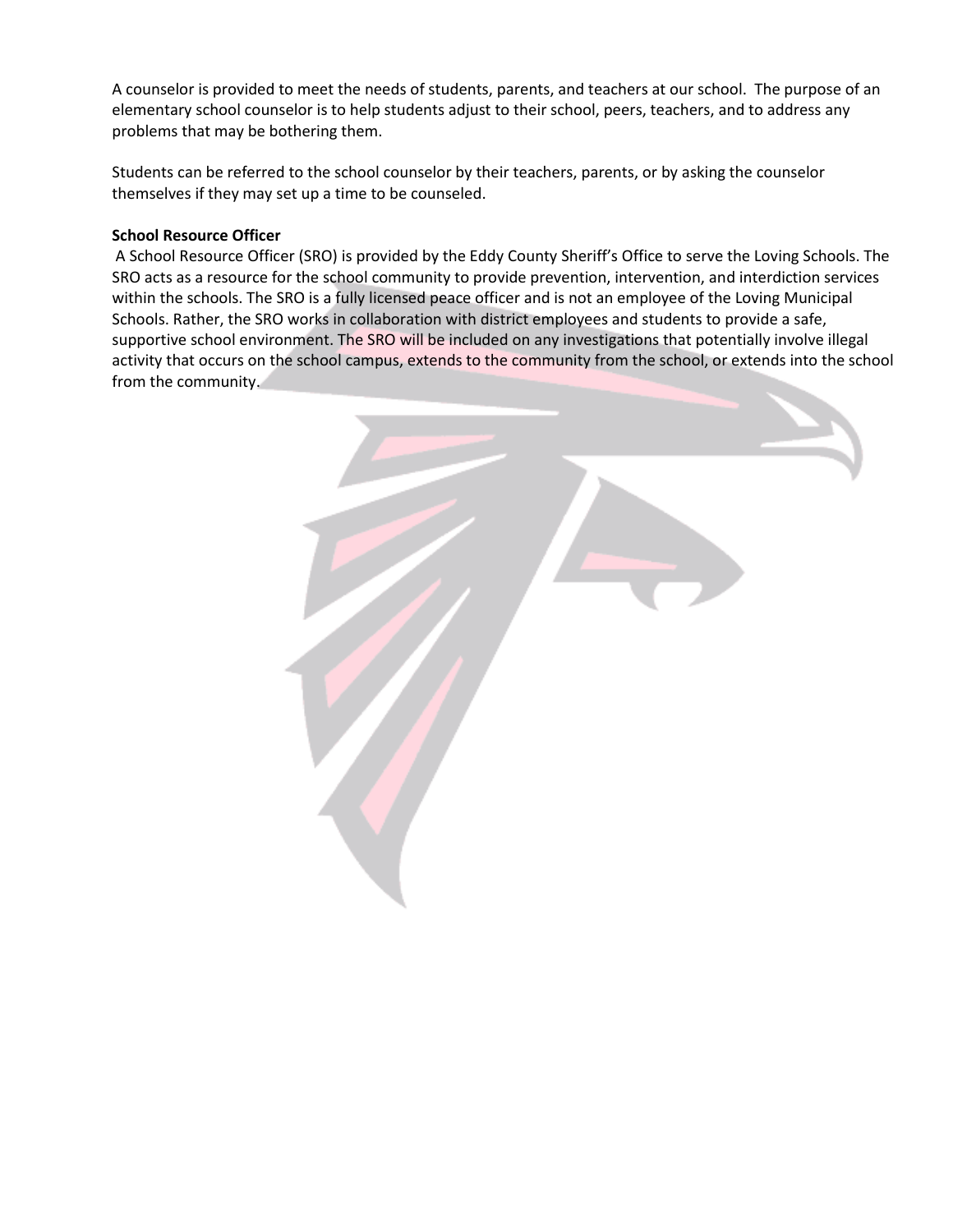# **LOVING ELEMENTARY SCHOOL DISCIPLINE REFERRAL MATRIX**

# **Level I Offenses**

A student is sent to the office with a *Discipline Referral Form*, AFTER classroom incentives and consequences have been exhausted for Level I Offenses. Please note the following procedure:

- The form must be completed and sent with the student.
- Initial actions: Principal will counsel with the student; student will receive a verbal warning; principal will call parent(s).

## **Exceptions**:

 Students in violation of the dress code will be sent to the office with a referral to receive proper clothing.

# **Level II and Level III Offenses**

Students who are involved in Level II should be first addressed in classroom (if applicable) and then sent to the office as needed. Level III offenses should be sent directly to the office.

- A *Discipline Referral Form* must be completed and sent with the student to the office.
- Initial actions: Principal will counsel student and principal will call parent(s). Other immediate actions include ISS, suspension from school; or detention before or after school.
- A student placed in In-School Suspension (ISS) will be required to complete all assignments in his/her class the day of the suspension.
- All student discipline violations that are violations of local, state, or federal laws will be reported to the proper authorities.
- When a student discipline violation can be found under more than one category, the most serious category will be considered first.
- Principal will inform teacher/staff of consequence; teacher will receive copy of referral.

*Cell Phones/Electronic Devices*: Bringing cell phones to school is HIGHLY DISCOURAGED. The office will NO longer bag electronic devices at the start of the day and has no liability for lost or stolen devices.

Unless the electronic device is part of an approved academic lesson, the following consequences are put in place:

- If the electronic device causes disruption during the instructional hours, the student will receive 1 verbal warning.
- The second offense will result in the administration taking the device away with a call to the parent to pick up the device.
- A third offense will bar the student from bringing the phone to school.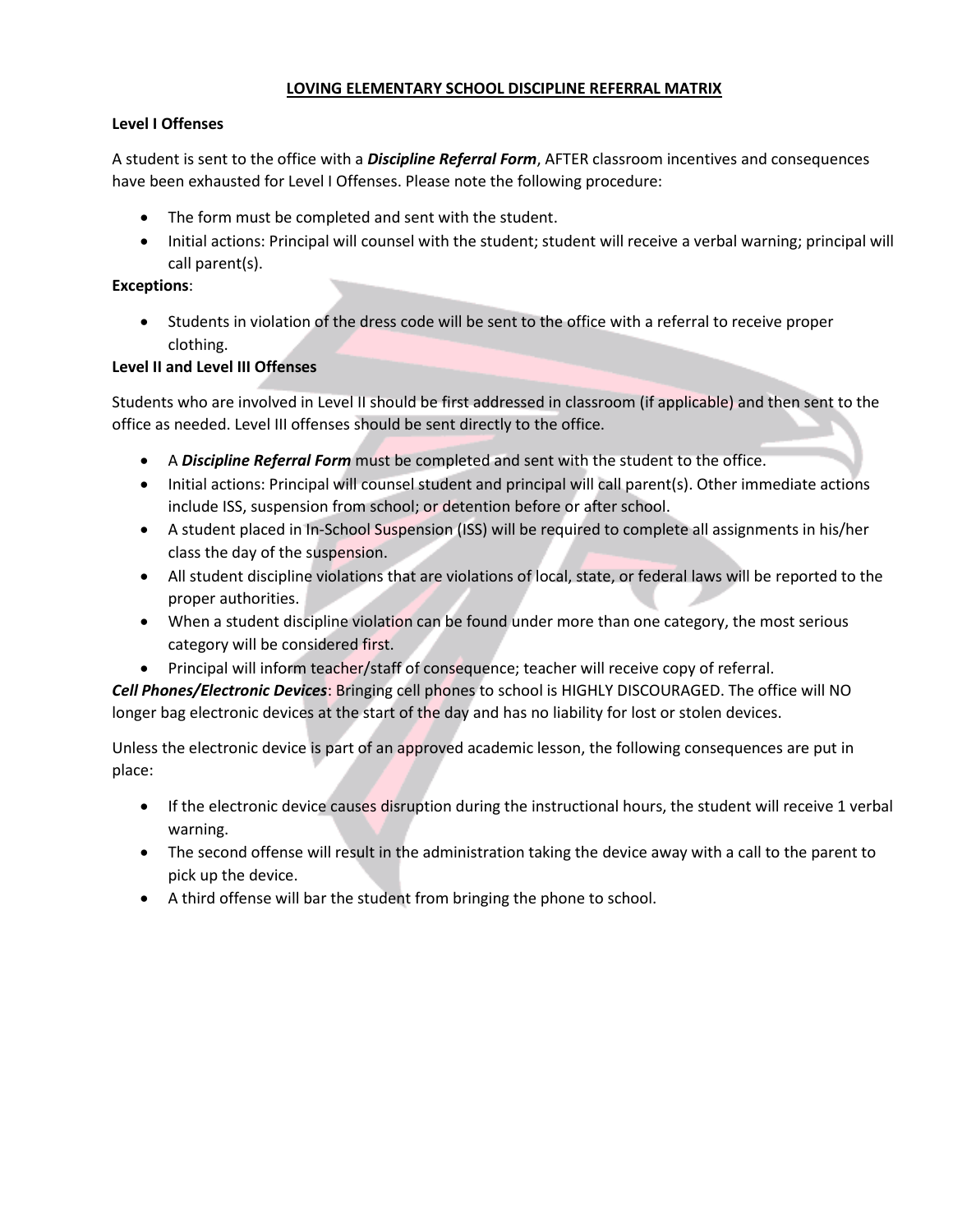| Level I                           | $1st$ offense     | $2nd$ offense     | 3rd offense      | 4 <sup>th</sup> offense |
|-----------------------------------|-------------------|-------------------|------------------|-------------------------|
| <b>Academic Dishonesty</b>        | Call parents;     | Call parents;     | Call parents;    | Call parents;           |
| Any act of lying, whether         | Receive zero, 1   | Receive zero, 2   | Receive zero, 2  | Receive zero, ISS       |
| verbal or written.                | recess detention  | recess            | days ISS         | up to 5 days            |
|                                   |                   | detentions        |                  |                         |
| <b>Dress Code Violation</b>       | Call parents;     | Call parents;     | Call parents;    | Parents are             |
| Students are required to          | student is given  | student is given  | student is given | notified, up to 3       |
| dress appropriately for           | other clothing    | other clothing, 1 | other clothing,  | days ISS                |
| school (Refer to student          |                   | day detention     | 3 days           |                         |
| handbook)                         |                   |                   | detention        |                         |
| Forgery/Plagiarism/Cheating       | Call parents; 3   | Call parents; ISS | Call parents;    | Call parents;           |
| Includes but not limited to:      | days detention    | for 2 days        | suspend up to 3  | suspend up to 10        |
| copying work from other           | and zero on       |                   | days             | days                    |
| students and or published         | assignment        |                   |                  |                         |
| sources                           |                   |                   |                  |                         |
| <b>Inappropriate Display of</b>   | Call parents; 1-3 | Call parents; 3-5 | Call parents;    | Call parents;           |
| <b>Affection</b>                  | days detention    | days detention    | Suspend 1-5      | suspend up to 10        |
| Includes, but not limited to,     | depending on      | depending on      | days             | days                    |
| inappropriate touching,           | the severity of   | the severity of   |                  |                         |
| kissing, or other signs of        | the conduct.      | the conduct.      |                  |                         |
| affection between students        |                   |                   |                  |                         |
| <b>Misbehavior on Buses</b>       | Call parents; 3   | Call parents; ISS | Call parents;    | Call parents;           |
| Any offense committed by a        | days detention    | for 2 days;       | Suspend up to 3  | Suspend to              |
| student on a district owned       |                   | suspend from      | days; suspend    | superintendent          |
| or contracted bus will be         |                   | bus 1-3 days      | from bus 3-5     |                         |
| disciplined in the same           |                   |                   | days             |                         |
| manner as if the offense had      |                   |                   |                  |                         |
| been committed at the             |                   |                   |                  |                         |
| assigned school. Bus riding       |                   |                   |                  |                         |
| privileges may be revoked         |                   |                   |                  |                         |
| <b>Misuse of School</b>           | Call parents; 1   | Call parents; 3   | Call parents; 3  | Technology              |
| <b>Technology</b>                 | recess detention  | days detention    | days ISS         | privileges revoked      |
| Violation of School Computer      |                   |                   |                  | for remainder of        |
| Use Policy (Refer to student      |                   |                   |                  | school year (other      |
| handbook)                         |                   |                   |                  | than mandatory          |
|                                   |                   |                   |                  | testing); Suspend       |
|                                   |                   |                   |                  | for 3 days              |
| <b>Playground Rules Violation</b> | Call parents; 2   | Call parents; 3   | Call parents; 3  | Call parents;           |
| Inappropriate behavior that       | recess            | days detention    | days ISS         | suspend up to 3         |
| may have negative outcomes        | detentions        |                   |                  | days                    |
| for other students and/or         |                   |                   |                  |                         |
| school property.                  |                   |                   |                  |                         |
| <b>Unprepared for Class</b>       | Call parents;     | Call parents;     | Call parents; 3- | Call parents; 2 days    |
| Includes but not limited to       | refer to          | refer to          | 5 days           | <b>ISS</b>              |
| missing books, materials,         | counselor         | counselor; 2      | detention        |                         |
| homework                          |                   | days detention    |                  |                         |
| <b>Vulgarity or Profanity</b>     | Call parents; 3   | Call parents; ISS | Call parents;    | Call parents;           |
| Written, verbal, or non-          | days detention    | for 2 days        | suspend up to 5  | suspend up to 10        |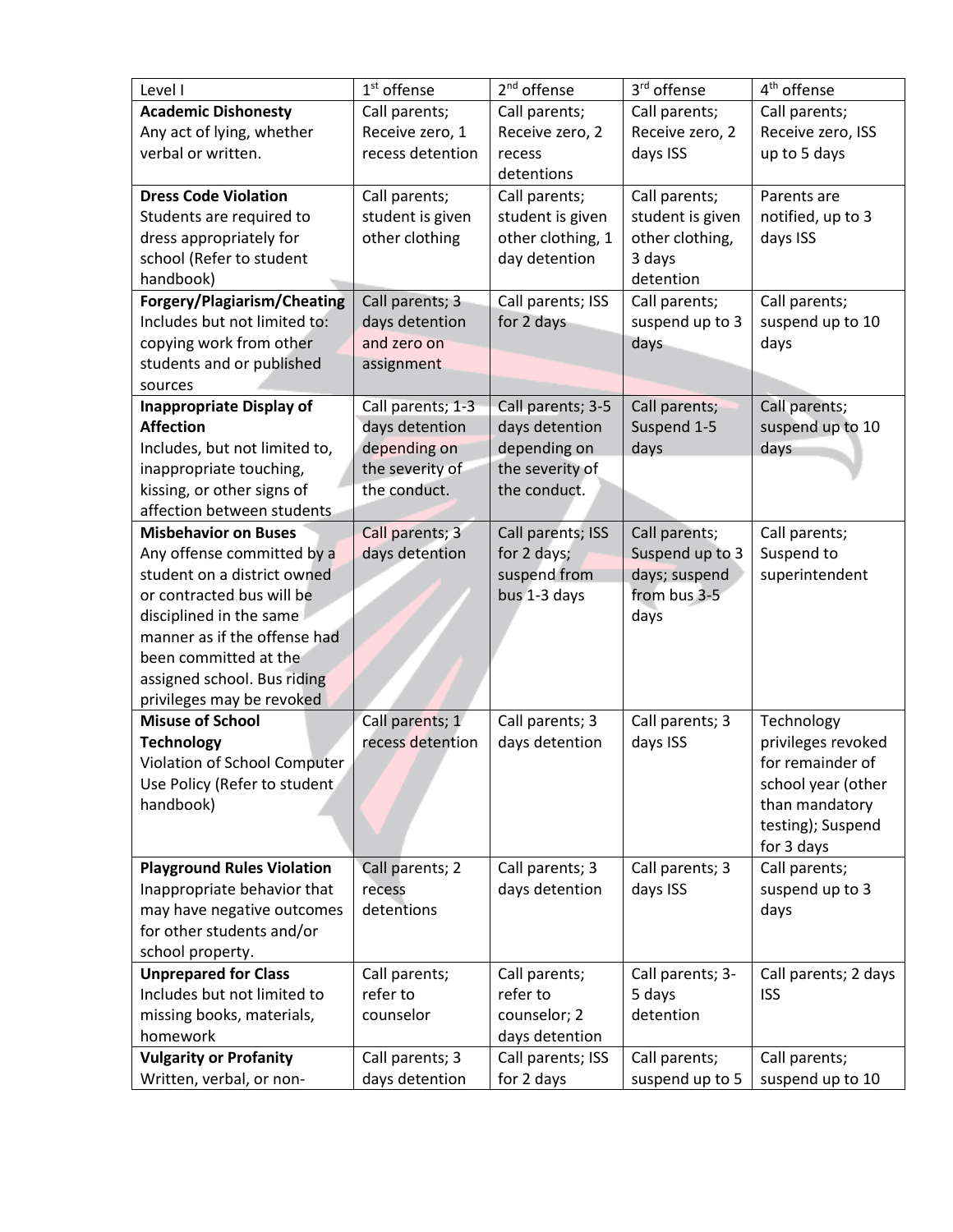| verbal communication –       |  | davs | days |
|------------------------------|--|------|------|
| (including gestures) that is |  |      |      |
| generally deemed offensive   |  |      |      |
| in the school environment    |  |      |      |

| Level II                           | $1st$ offense      | 2 <sup>nd</sup> offense                                                    | 3rd offense              | 4 <sup>th</sup> offense               |
|------------------------------------|--------------------|----------------------------------------------------------------------------|--------------------------|---------------------------------------|
| <b>Cafeteria Rules Infraction</b>  | Call parents; 1    | Call parents; 3                                                            | Call parents; 3          | Call parents;                         |
| Includes, but not limited to:      | day detention      | days detention                                                             | days ISS                 | Suspend up to 3                       |
| instigating or participating in    |                    |                                                                            |                          | days                                  |
| food fights or any                 |                    |                                                                            |                          |                                       |
| inappropriate conduct related      |                    |                                                                            |                          |                                       |
| to food.                           |                    |                                                                            |                          |                                       |
| <b>Defiance of Authority</b>       | Call parents; 1    | Call parents; ISS                                                          | Call parents;            | Call parents;                         |
| (Insubordination)                  | day detention      | for 2 days                                                                 | suspend up to            | suspend to                            |
| Refusing to respond or carry       |                    |                                                                            | 10 days and              | superintendent                        |
| out directive from school          |                    |                                                                            | put on                   |                                       |
| personnel including:               |                    |                                                                            | behavior                 |                                       |
| custodians, food service           |                    |                                                                            | contract                 |                                       |
| personnel, nurses,                 |                    |                                                                            |                          |                                       |
| secretaries, aides, teachers,      |                    |                                                                            |                          |                                       |
| counselors, and principals.        |                    |                                                                            |                          |                                       |
| <b>Failure to attend detention</b> | Call parents; 5    | Call parents; ISS                                                          | Call parents;            | Call parents;                         |
| Without prior approval from        | days detention;    | for 2 days                                                                 | suspend 2                | suspend to                            |
| school officials                   | refer to           |                                                                            | days                     | superintendent                        |
|                                    | counselor          |                                                                            |                          |                                       |
| <b>Gang Related Activities</b>     | Call parents;      | Call parents;                                                              | Call parents; Suspend to |                                       |
| Includes, but not limited to,      | suspend 1-3        | suspend up to 10                                                           | superintendent           |                                       |
| gesturing, "signing", tagging,     | days.              | days                                                                       |                          |                                       |
| and wearing of gang related        |                    |                                                                            |                          |                                       |
| clothing.                          |                    |                                                                            |                          |                                       |
| <b>Hazing</b>                      | Call parents; 3    | Call parents; ISS                                                          | Call parents;            | Call parents;                         |
| Forcing other students to          | days detention     | for 2 days;                                                                | Suspend up to            | Suspend to                            |
| perform strenuous,                 |                    |                                                                            | 3 days                   | superintendent                        |
| humiliating, or dangerous          |                    |                                                                            |                          |                                       |
| tasks.                             |                    |                                                                            |                          |                                       |
| <b>Possession of Inappropriate</b> |                    | As warranted: Call parents; suspend up to 10 days; call police; suspend to |                          |                                       |
| <b>Materials</b>                   | superintendent     |                                                                            |                          |                                       |
| Includes but not limited to:       |                    |                                                                            |                          |                                       |
| explicit materials,                |                    |                                                                            |                          |                                       |
| combustible chemicals, drug        |                    |                                                                            |                          |                                       |
| paraphernalia                      |                    |                                                                            |                          |                                       |
|                                    |                    |                                                                            |                          |                                       |
| <b>Theft</b>                       | Call parents; call | Call parents; call                                                         |                          | Call parents, call police, suspend to |
| Taking possession or removal       | police if          | police if                                                                  | superintendent           |                                       |
| of property not belonging to       | warranted; 2       | warranted;                                                                 |                          |                                       |
| the student                        | days ISS           | Suspend up to                                                              |                          |                                       |
|                                    |                    | 10 days                                                                    |                          |                                       |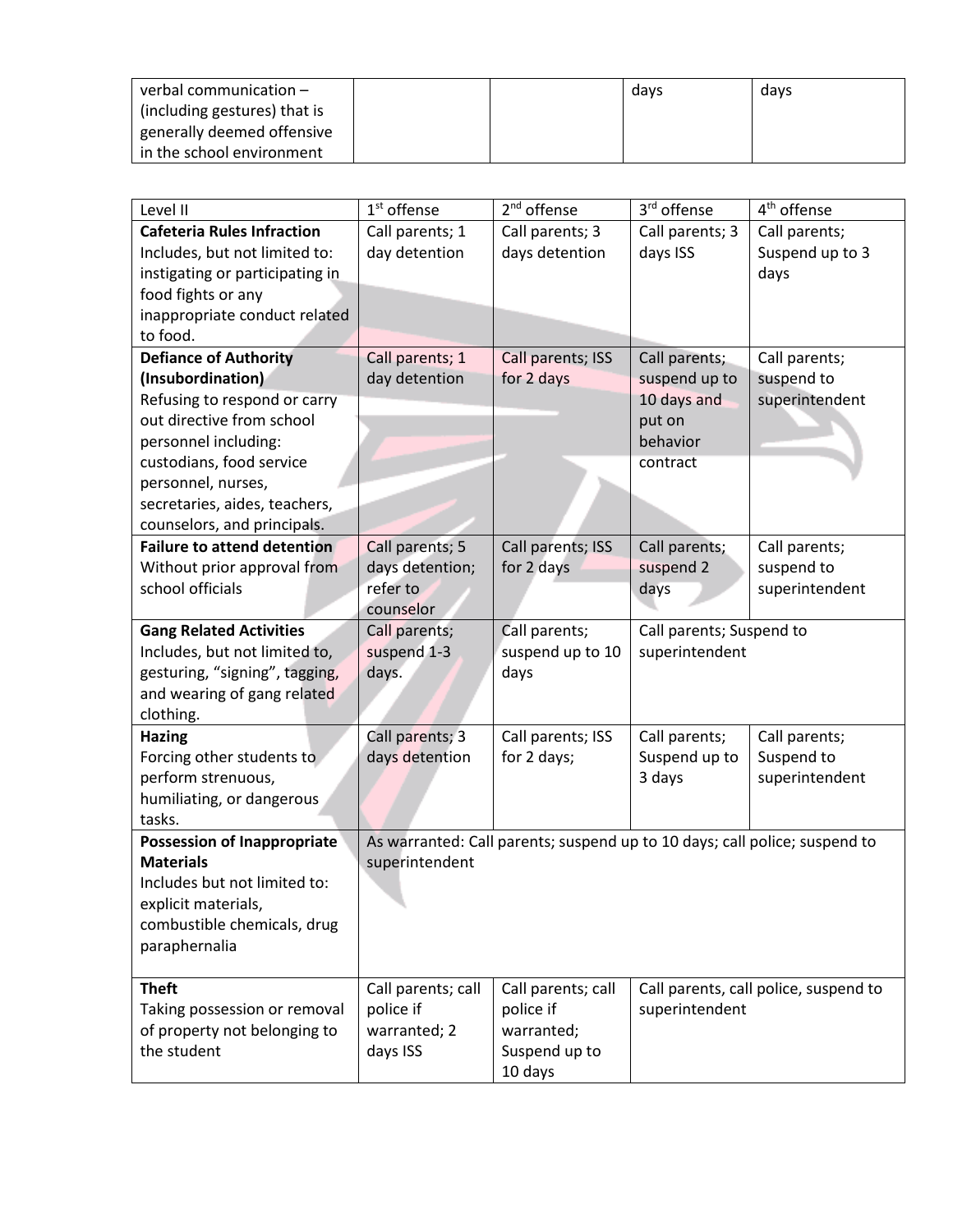| <b>Tobacco</b>                 |                   | Call parents; Call police if warranted; Suspend up to 10 days |                 |                  |
|--------------------------------|-------------------|---------------------------------------------------------------|-----------------|------------------|
| Includes, but not limited to:  |                   |                                                               |                 |                  |
| use or possession of           |                   |                                                               |                 |                  |
| cigarettes, chewing tobacco,   |                   |                                                               |                 |                  |
| snuff                          |                   |                                                               |                 |                  |
| <b>Truancy</b>                 | Call parents; 3   | Call parents; ISS                                             | Call parents;   | Call parents;    |
| Inappropriate absence from     | days detention    | for 3 days                                                    | suspend up to   | suspend up to 10 |
| school without knowledge of    |                   |                                                               | 3 days          | days             |
| guardians/school officials     |                   |                                                               |                 |                  |
| Vandalism                      | Call parents; ISS | Call parents; suspend to superintendent                       |                 |                  |
| Defacing, damaging, or         | for 2 days        |                                                               |                 |                  |
| destroying school property or  |                   |                                                               |                 |                  |
| an individual's property       |                   |                                                               |                 |                  |
| <b>Verbal Assault or Abuse</b> | Call parents; 3   | Call parents; ISS                                             | Call parents;   | Call parents;    |
| Any inappropriate gesture,     | days detentions,  | for 2 days                                                    | Suspend up to 3 | suspend up to 5  |
| written communication, or      | referral to       |                                                               | days            | days             |
| verbal comment including       | counselor         |                                                               |                 |                  |
| profanity directed toward      |                   |                                                               |                 |                  |
| peers and/or staff with intent |                   |                                                               |                 |                  |
| to harm.                       |                   |                                                               |                 |                  |
| <b>Violation of Suspension</b> | Call parents;     | Call parents; suspend to superintendent                       |                 |                  |
| Students appears on campus     | double            |                                                               |                 |                  |
| during school day or at school | suspension days   |                                                               |                 |                  |
| activities when suspended      |                   |                                                               |                 |                  |

| Level III                    | $1st$ offense   | 2 <sup>nd</sup> offense                              | 3 <sup>rd</sup> offense | 4 <sup>th</sup> offense |
|------------------------------|-----------------|------------------------------------------------------|-------------------------|-------------------------|
| Assault with a               |                 | Call parents; Call police; Suspend to superintendent |                         |                         |
| firearm/weapon               |                 |                                                      |                         |                         |
| <b>Alcohol or Drugs</b>      |                 | Call parents; Call police; Suspend to superintendent |                         |                         |
| Possession, sale, transfer,  |                 | (Extra-Curricular regulations/policies also apply)   |                         |                         |
| distribution, or being under |                 |                                                      |                         |                         |
| the influence of             |                 |                                                      |                         |                         |
| unauthorized prescription    |                 |                                                      |                         |                         |
| drugs, alcohol, narcotic     |                 |                                                      |                         |                         |
| substances, illegal drugs,   |                 |                                                      |                         |                         |
| counterfeit substances and   |                 |                                                      |                         |                         |
| imitation controlled         |                 |                                                      |                         |                         |
| substances                   |                 |                                                      |                         |                         |
| Arson                        |                 | Call parents; suspend to superintendent              |                         |                         |
| Setting a fire or causing an |                 |                                                      |                         |                         |
| explosion with the intention |                 |                                                      |                         |                         |
| to damage property or        |                 |                                                      |                         |                         |
| buildings                    |                 |                                                      |                         |                         |
| <b>Battery</b>               | Call parents;   | Call parents; Suspend to superintendent              |                         |                         |
| Hitting, striking and/or     | suspend up to 5 |                                                      |                         |                         |
| causing injury to another    | days            |                                                      |                         |                         |
| person; physically injuring  |                 |                                                      |                         |                         |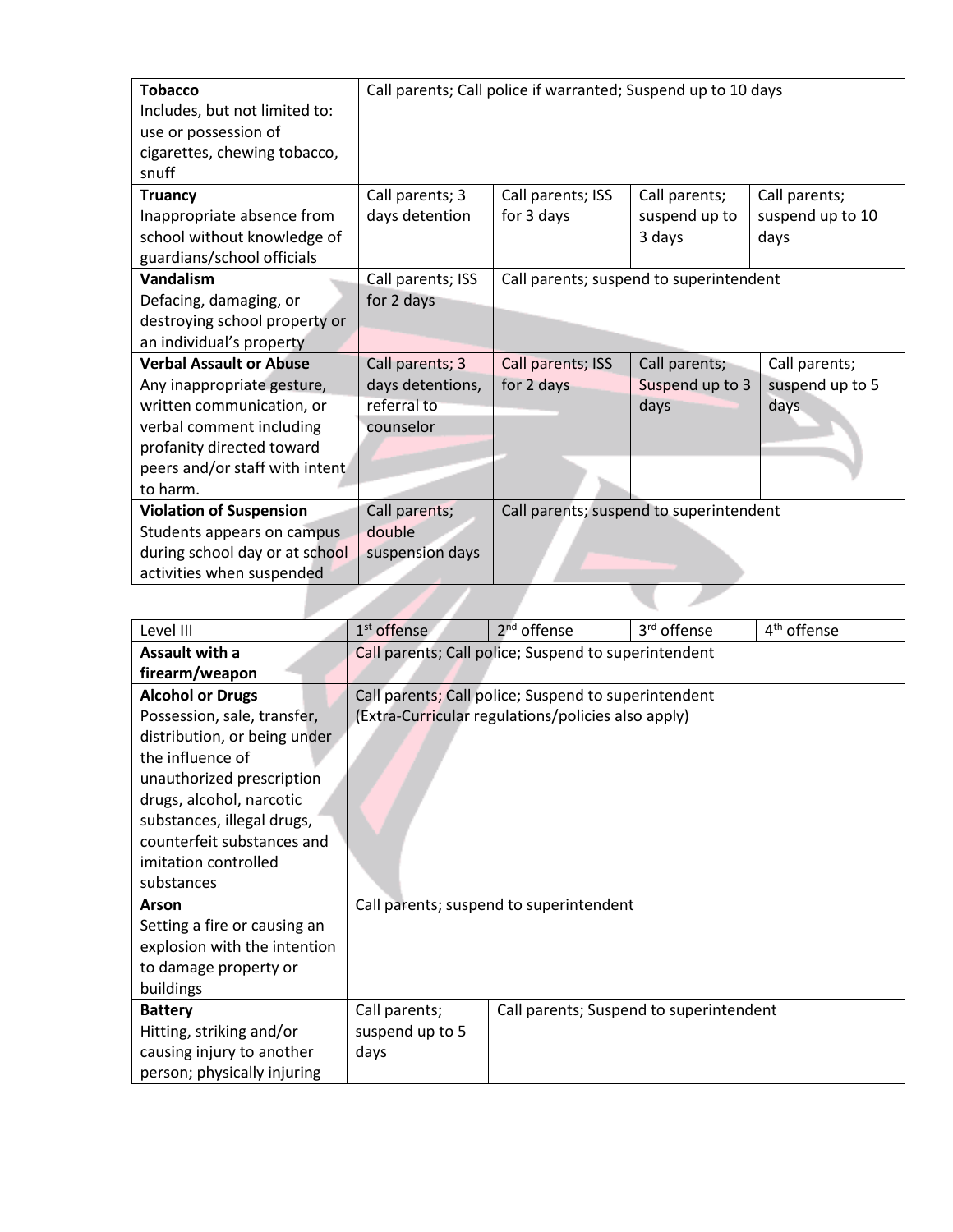| another person                   |                                                      |                                                      |                          |                             |
|----------------------------------|------------------------------------------------------|------------------------------------------------------|--------------------------|-----------------------------|
| <b>Bomb threat</b>               |                                                      | Call parents; Call police; Suspend to superintendent |                          |                             |
|                                  |                                                      |                                                      |                          |                             |
| <b>Bullying</b>                  | Call parents;                                        | Call parents;                                        | Call parents;            | Call parents;               |
| Repeated and systemic            | referral to                                          | suspend up to 5                                      | suspend up to            | Suspend to                  |
| intimidation, harassment         | counselor                                            | days depending                                       | 10 days                  | superintendent              |
| and attacks on a students or     |                                                      | on severity of the                                   | depending on             |                             |
| multiple students,               |                                                      | conduct                                              | severity of the          |                             |
| perpetuated by individuals       |                                                      |                                                      | conduct                  |                             |
| or groups. Bullying includes,    |                                                      |                                                      |                          |                             |
| but is not limited to:           |                                                      |                                                      |                          |                             |
| physical violence, verbal        |                                                      |                                                      |                          |                             |
| taunts, name-calling and         |                                                      |                                                      |                          |                             |
| put-downs, threats,              |                                                      |                                                      |                          |                             |
| extortion or theft, damaging     |                                                      |                                                      |                          |                             |
| property, exclusion from         |                                                      |                                                      |                          |                             |
| peer group,                      |                                                      |                                                      |                          |                             |
| <b>False Alarm</b>               |                                                      | Call parents, call police, suspend to superintendent |                          |                             |
| Tampering with emergency         |                                                      |                                                      |                          |                             |
| equipment, setting false         |                                                      |                                                      |                          |                             |
| alarms, making false reports     |                                                      |                                                      |                          |                             |
| Level III                        | 1 <sup>st</sup> offense                              | 2 <sup>nd</sup> offense                              | 3rd offense              | $\overline{4^{th}}$ offense |
| <b>Fighting</b>                  | Call parents; Call                                   | Call parents; Call police; Suspend to superintendent |                          |                             |
| Mutual participation in a        | police; Suspend                                      |                                                      |                          |                             |
| fight involving physical         | to                                                   |                                                      |                          |                             |
| violence where there is no       | superintendent                                       |                                                      |                          |                             |
| main offender or injury          |                                                      |                                                      |                          |                             |
| <b>Habitual Offender</b>         | Call parents;                                        | Call parents;                                        | Call parents; suspend to |                             |
| Student has committed            | Suspend up to 3                                      | suspend up to 10                                     | superintendent           |                             |
| frequent offenses and has        | days                                                 | days                                                 |                          |                             |
| had multiple discipline          |                                                      |                                                      |                          |                             |
| referrals for multiple           |                                                      |                                                      |                          |                             |
| offenses                         |                                                      |                                                      |                          |                             |
| Initiating/Instigating a fight   | Call parents;                                        | Call parents; suspend to superintendent              |                          |                             |
| When a student is found to       | suspend up to 5                                      |                                                      |                          |                             |
| be the primary party             | days                                                 |                                                      |                          |                             |
| responsible for developing       |                                                      |                                                      |                          |                             |
| the fight, regardless of         |                                                      |                                                      |                          |                             |
| being involved in the            |                                                      |                                                      |                          |                             |
| physical altercation             |                                                      |                                                      |                          |                             |
| <b>Possession of a firearm</b>   |                                                      | Call parents; Call police; Suspend to superintendent |                          |                             |
| Possession of a weapon           | Call parents; Call police; Suspend to superintendent |                                                      |                          |                             |
| Possession or use of any         |                                                      |                                                      |                          |                             |
| instrument or device used        |                                                      |                                                      |                          |                             |
| to inflict or attempt to inflict |                                                      |                                                      |                          |                             |
| physical injury to another       |                                                      |                                                      |                          |                             |
| person                           |                                                      |                                                      |                          |                             |